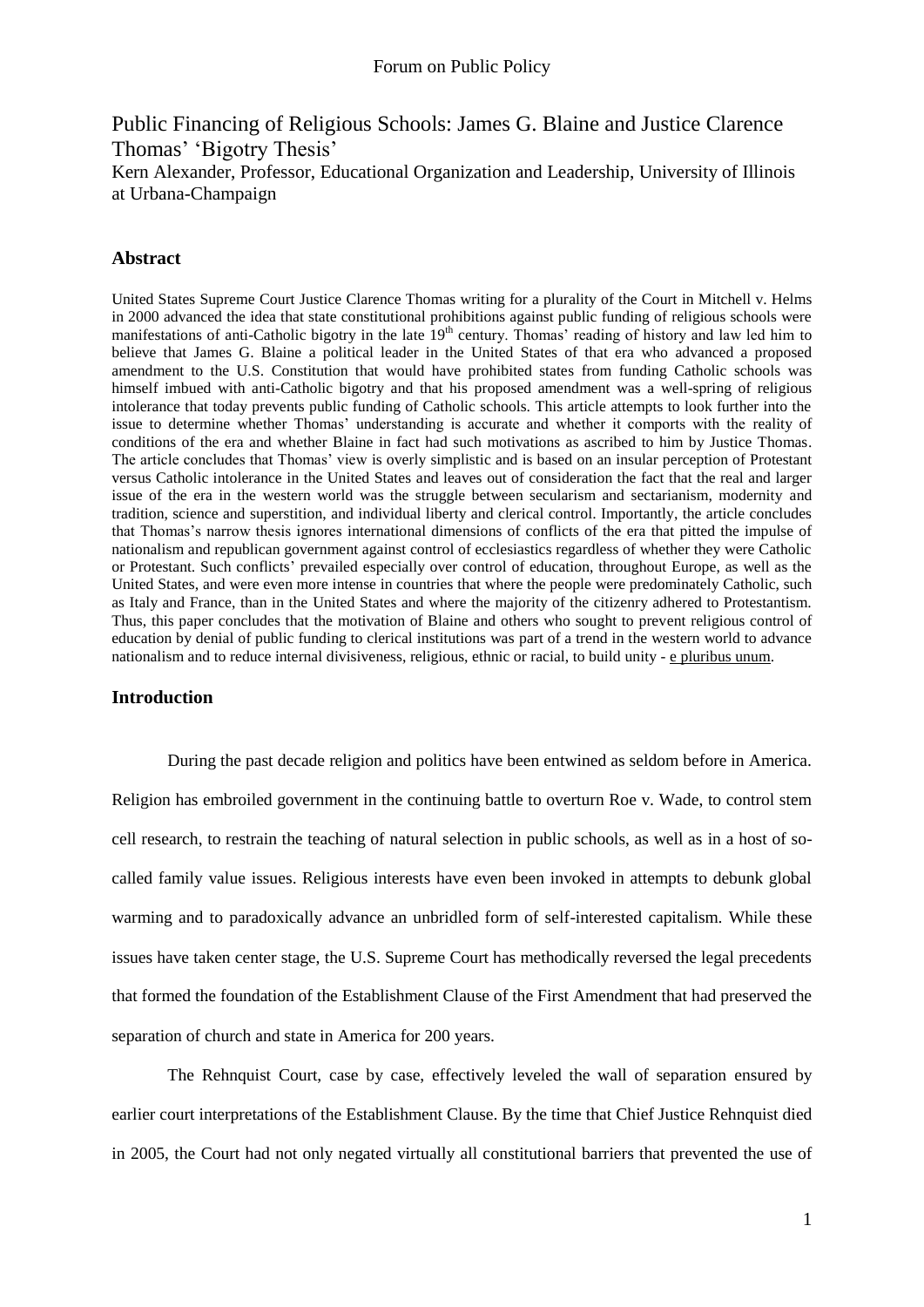public money for support of religious institutions, including the so-called faith-based enterprises, but had by *dictum* further suggested the feasibility of a federal constitutional rationale to strike down state constitutional prohibitions against the public funding of religious establishments as well. Rehnquist, along with Justices Thomas, Kennedy and Scalia, advanced the idea that those state constitutions that forbid the use of public funds to aid religious foundations, schools and institutions, effectively, by such denial, may violate the Free Exercise Clause of the U.S. Constitution.

Their reasoning suggests that neutrality toward religion may even require a state to aid religious schools if those same states provide funding for secular public schools. These justices reason that for a state to abjure from funding clerical institutions is, itself, a violation of the Constitution. This reasoning was advanced by Justice Clarence Thomas in writing for a plurality of the Supreme Court in Mitchell v. Helms. $<sup>1</sup>$  Therein he ruled that not only can states constitutionally provide public</sup> funding to pervasively sectarian schools, but that not to do so manifests a hostility toward religion, and in particular, the Roman Catholic religion. Thomas based his reasoning on his belief that state constitutional provisions that prohibited government aid to religion had been enacted as Protestant manifestations of anti-Catholic bigotry of the Reconstruction Era in America. Thomas" "bigotry thesis" is grounded in his assumption that the strict separation provisions in post-reconstruction constitutions had emanated from the U.S. Congress in the 1870s, led by Speaker of the House, James G. Blaine, and by President Grant, both of whom Justice Thomas believes had strong and prejudiced anti-Catholic biases

### **The Bigotry Thesis of Justice Thomas**

 In Helms, Thomas castigated the so-called Blaine Amendment of 1875, as the result and, indeed, a progenitor of anti-catholic intolerance in America. Thomas's interpretation of the history of the proposed Amendment led him to conclude that rampant anti-clericalism was behind the proposed Amendment and that it was actually a subterfuge to specifically prohibit the use of public funds for Catholic schools. Thomas concludes in Helms that the states that now prohibit funding to religious schools were originally tainted and influenced by this anti-Catholic bigotry that permeated the

 1 530 U.S. 793, 120 S. Ct. 2530 (2000).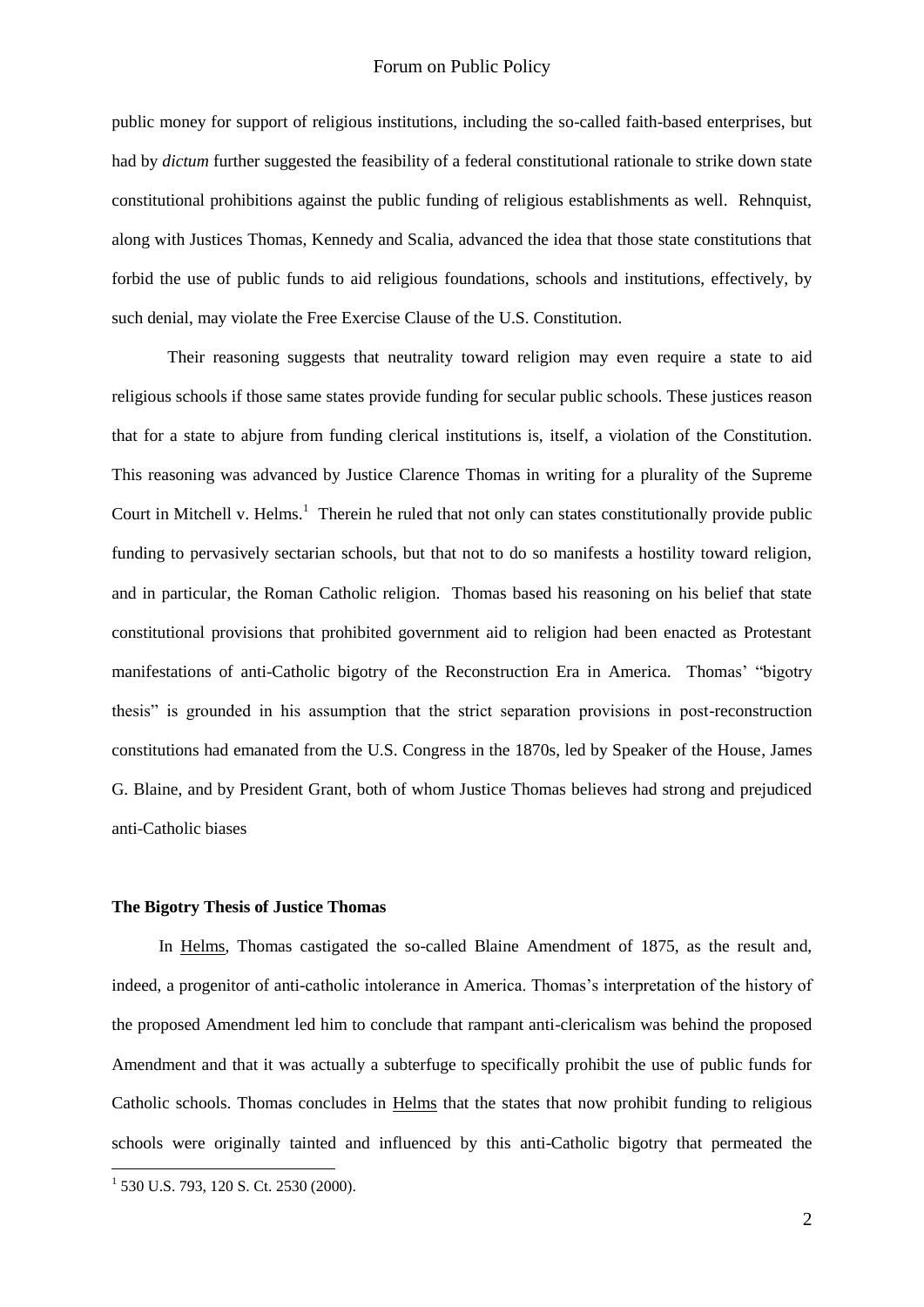### Forum on Public Policy

thoughts and minds of both federal and state legislators in the late 1800s. In Helms, Thomas said that "consideration of the (Blaine) amendment arose at a time of pervasive hostility to the Catholic Church and to Catholics in general."<sup>2</sup> Thomas, thus, contends that any state constitutional provision that does not permit public monies to flow to religious schools probably violates the Federal Constitution because it discriminates specifically against those persons of the Catholic faith. Accordingly, Thomas concludes that state constitutional provisions that deny state tax funds to "pervasively sectarian schools" manifest a "doctrine, born of bigotry," and "should be buried now."<sup>3</sup> Thus, Thomas reasons that those persons who in the late  $19<sup>th</sup>$  century America sought to enforce separation of church and state by denying public funds to religious schools were actually motivated by a perverse American institutional bigotry to deprive Catholic schools access to public dollars. Justice Thomas, in expressing this position in Helms, was joined in the plurality decision by Rehnquist, Scalia, and Kennedy.<sup>4</sup>

In Locke v. Davey<sup>5</sup>, 2004, a state of Washington case Justice Rehnquist, while lending credence to Thomas' 'bigotry thesis,' concluded that the facts in Davey were not sufficient to document bigoted intent in this particular case. In a footnote of Davey, Rehnquist pointed out that the evidence regarding the wording in the State of Washington"s constitution did not in that instance support the bigotry thesis. Rehnquist, therefore, concluded that "neither Davey nor Amici have established a credible connection between the Blaine Amendment and Articles I and II of the Washington Constitution. Accordingly, the Blaine Amendment's history is simply not before us."<sup>6</sup>

From this important footnote, at least three conclusions become clear: first, Rehnquist vested credibility in Thomas" "bigotry thesis." Rehnquist did not question the "thesis;", itself, rather, he concluded that the facts in this particular situation did not support the conclusion that the Washington

 $2$  Ibid.

<sup>&</sup>lt;sup>3</sup>Ibid.

 $4 \overline{\text{Ibid.}}$ 

 $5\overline{540}$  v. 712, 124 S. Ct. 1307 (2004). The Plaintiff in Davey sought to have a state scholarship program declared unconstitutional as violative of the Free Exercise and Establishment Clauses because it excluded funding of scholarships for students pursuing devotional theology degrees. The plaintiff claimed that for the state not to give scholarship money for a religious purpose violated the U.S. Constitution. Even though the Court ruled against the plaintiff, the fact that the case was accepted by the Supreme Court and even considered evidences an important change in the Supreme Courts' view of separation of church and state.

 $6$  Washington is one of the states that has a very specific prohibition against aid to religion.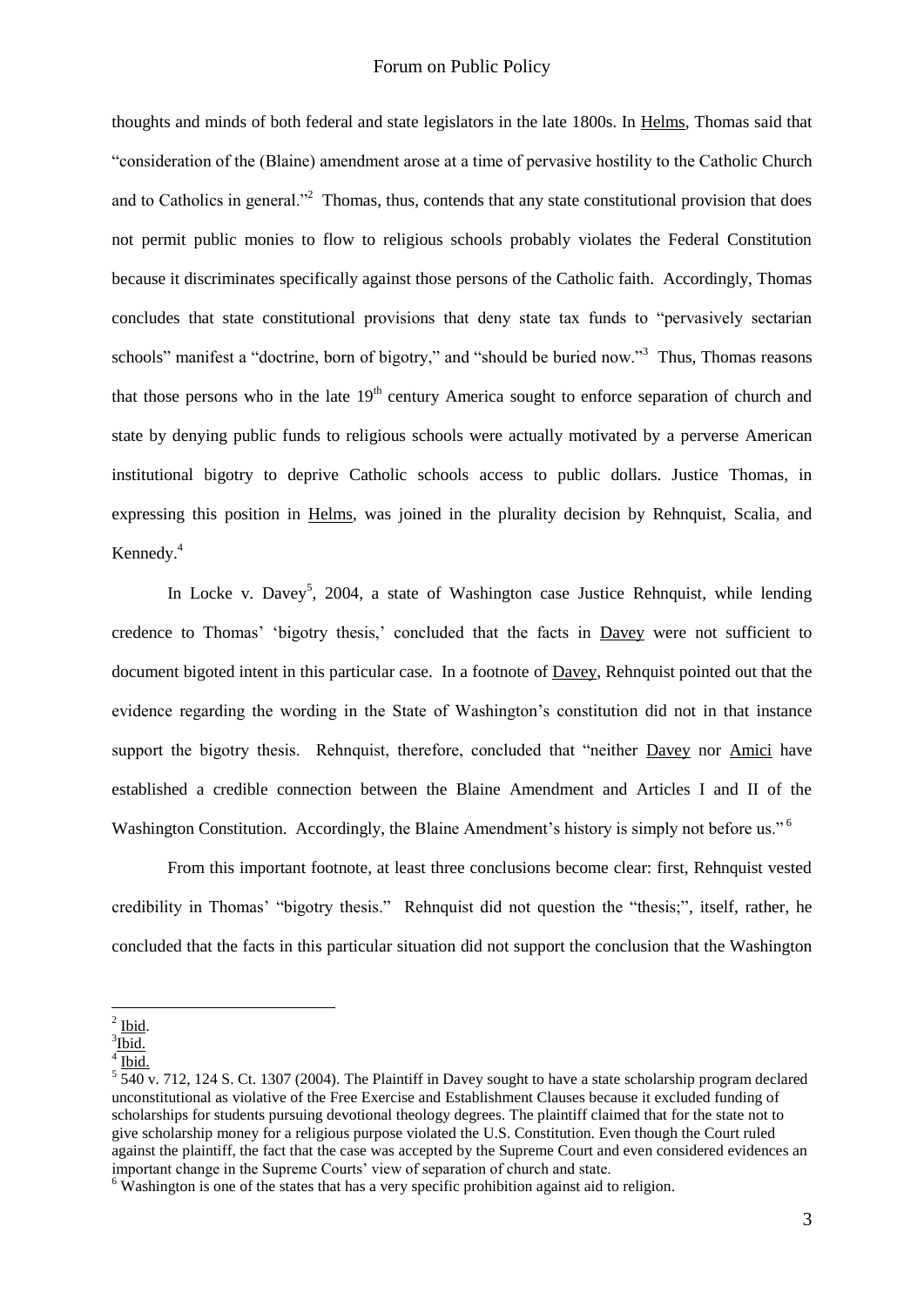state constitution was in some way materially influenced by rationale of the federal Blaine Amendment. Second, Rehnquist apparently accepted Thomas' argument that Blaine was an anti-Catholic bigot, or at least that his motivations were founded in prejudice and religious intolerance. Moreover, by implication, it was apparently accepted by Rehnquist that, all members of Congress who voted for the proposed Blaine amendment in 1875 were presumably also motivated by anti-Catholic bigotry and, of course. Third, both Thomas" and Rehnquist"s logic was premised on an implicit legal assumption that state constitutional provisions that forbid the giving of public money to Catholic schools are violative of the Free Exercise Clause of the First Amendment if there is historical evidence to show that the state constitutions post 1875 were influenced by the Reconstruction era Congress of Blaine and President Grant.

The death of Rehnquist and the retirement of O"Connor, of course, raise the question as to whether the "bigotry thesis" will prevail as the constitutional engine that will be used to justify the complete abrogation of that part of the legal doctrine of establishment as a constitutional basis for separation of church and state that has historically prohibited the flow of public monies to religious institutions. The new justices, Roberts and Alito, both constitutional conservatives, appear to be more in the Rehnquist, Scalia and Thomas molds than that of the more moderate O"Connor.

The question, therefore, arises as to when and by what legal and historical precedents that Thomas and colleagues on the Supreme Court reached the present position and the historical interpretation of the nineteenth century that will form the basis for its future rulings.

#### **Explication of Thomas' Bigotry Thesis**

1

Most states have church-state provisions that are explicitly stronger than the Establishment Clause of the First Amendment in prohibiting the use of public funds for churches, church schools, or other religious enterprises<sup>7</sup>. The effect of Justice Thomas' "bigotry thesis" is that any state

<sup>&</sup>lt;sup>7</sup> Witters v. Washington Department of Services for the Blind, 474 U.S. 481, 106 S. Ct. 748 (1986); Zobrest v. Catalina Foothills School District, 509 U.S. 1, 113 S. Ct. 2462 (1993); Agostini v. Felton, 521 U.S. 203, 117 S. Ct. 1997 (1997); Mitchell v. Helms, 503 U.S. 793, 120 S. Ct. 2530 (2000); Zelman v. Simmons-Harris, 536 U.S. 639, 122 S. Ct. 2460 (2002).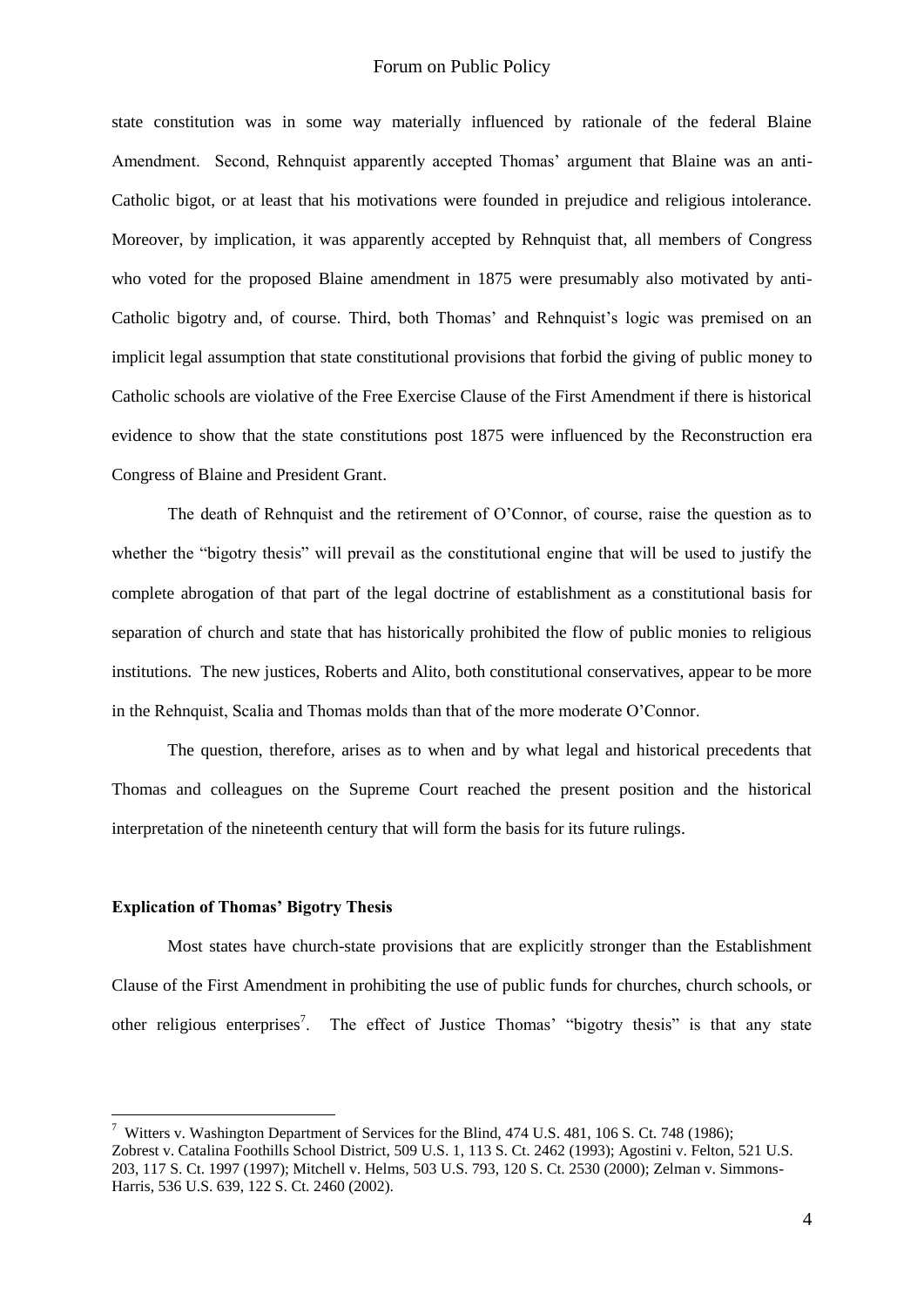# Forum on Public Policy

prohibition against public funding of religious schools constitutes "hostility" to religion.<sup>8</sup> Justice Thomas, in Helms, points out that "opposition to aid for "Catholic" schools acquired prominence in the 1870s with Congress"s consideration (and near passage) of the Blaine Amendment, which would have amended the U.S. Constitution to bar any aid to sectarian institutions."<sup>9</sup> Thomas contends in Helms that "it was an open secret that 'sectarian' was code for 'Catholic."<sup>10</sup> Thomas's interpretation of the history of the 1870s is simply that a pervasive "nativist" and "know-nothing" anti-Catholic sentiment had so permeated society in the United States that present state legal prohibitions against public funding of religious schools are unconstitutional as contrary to either the Free Exercise Clause of the First Amendment, or, possibly, even the Equal Protection Clause of the Fourteenth Amendment, as well.

The so-called Blaine Amendment was proposed by James G. Blaine, Representative from Maine and Speaker of the House, on December 14, 1875, and was passed by an overwhelming majority of the House (180 votes in favor and 7 votes opposed) on August 4, 1876. It, however, failed to gain the two-thirds required vote in the U.S. Senate (28 votes in favor and 16 votes opposed). The failure of the Amendment in the Senate was directly attributable to the negative votes of the newly reinstated segregationist Democrats from the Confederate states.<sup>11</sup> Thomas' thesis assumes that a pervasive anti-Catholic enmity was inveterate and deep-seated in the culture of the American people and that the vast majority of the population, the members of the U.S. Congress, House, and Senate were infected with this anti-clerical bias which later influenced state voters and members of state legislatures.

Justices Rehnquist, Thomas, and Scalia asserted in Helms and Davey that further historical scrutiny is desirable to specifically document the bigotry of that era and its connection as the motivating factor in the adoption of state constitutions that prohibit public funding of Catholic schools. If any such evidence is garnered, then it is presumed that this Supreme Court will entertain the opportunity to overthrow separation provisions in state constitutions.

<u>.</u>

<sup>&</sup>lt;sup>8</sup> Mitchell v. Helms, op cit.

<sup>&</sup>lt;sup>9</sup> Ibid.

 $10$  Ibid.

 $11\overline{44}$  Congressional Record, December 14, 1875,  $44^{\text{th}}$  Congress, 1<sup>st</sup> Session, Amendment Congressional Record, 1875.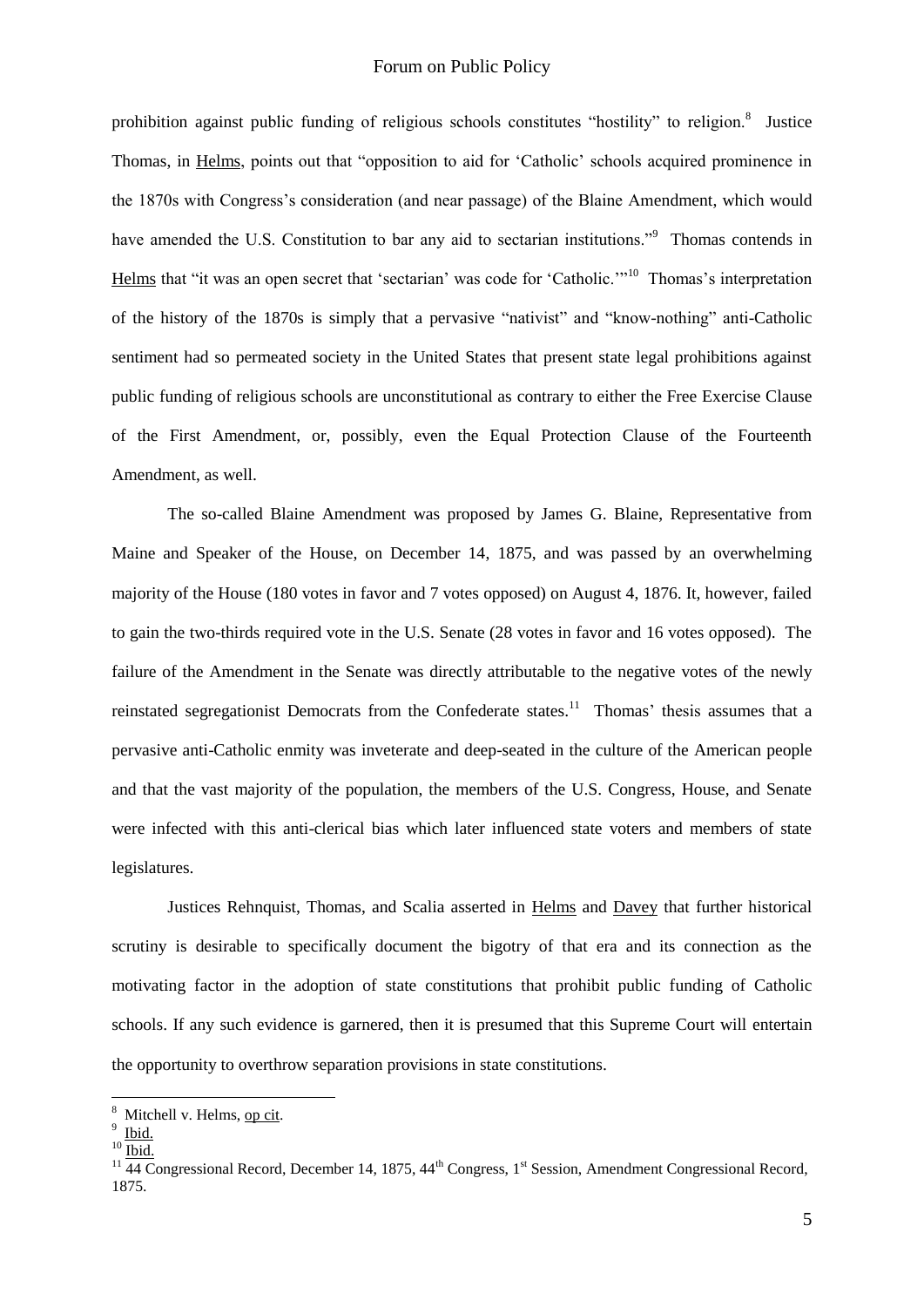## **Blaine's Motivations**

Who was James G. Blaine, a man that Justice Thomas believes was so influential, persuasive and powerful, with such a long bigoted coattail, that voters and legislators of most the states fell prey to his anti-Catholic septic sentiments? Blaine was an Abraham Lincoln<sup>12</sup> liberal Republican from the State of Maine. He was born in Pennsylvania and his ancestors were from Ireland; as a result of England"s policy toward the Irish, he was always pro-Irish and generally anti-British in his political sentiments.<sup>13</sup> He attended Washington College and briefly taught school in an affluent private segregationist academy in Kentucky where he instructed sons of wealthy planters and slaveholders.<sup>14</sup> According to Crapol, one of his biographers, it was the three years experience as a teacher in this private school that caused Blaine to abominate slavery and become a lifelong opponent of discrimination and inequality. In that school he observed firsthand the white supremacist ideology that prevailed in the South in that era. His observation and distaste of Southern racist views apparently influenced him to leave Kentucky and to move back north to Pennsylvania, where he taught school for an additional two years. He then moved farther north to Augusta, Maine, where he became part-owner and co-editor of the newspaper The Kennebec Journal.<sup>15</sup> From this vantage point he earned a respected statewide reputation for positions he took in opposition to slavery, and in particular, his fervent opposition to the expansion of slavery to the west. In this regard he was considered to be a leading spokesman in the debate over the Kansas-Nebraska Act and the divisive issue of slavery.<sup>16</sup>

His political and human rights advocacy of free soil and free labor, as well as his consistent and diligent opposition to the expansion of slavery, led him to become one of the founders of the Republican Party of Maine. According to Crapol, Blaine's "organizational talents and charisma" made it obvious that he was to be a star in the emerging Republican Party. He was quickly elected to

<u>.</u>

<sup>&</sup>lt;sup>12</sup> Edward P. Crapol, James G. Blaine: Architect of Empire, (Wilmington, Delaware: SR Books, 2000).

<sup>13</sup> Ibid., p. 26.

 $14 \underline{Ibid.}, p. 4.$ 

 $^{15}$  Ibid., p. 5.

 $16$  Ibid., p. 4.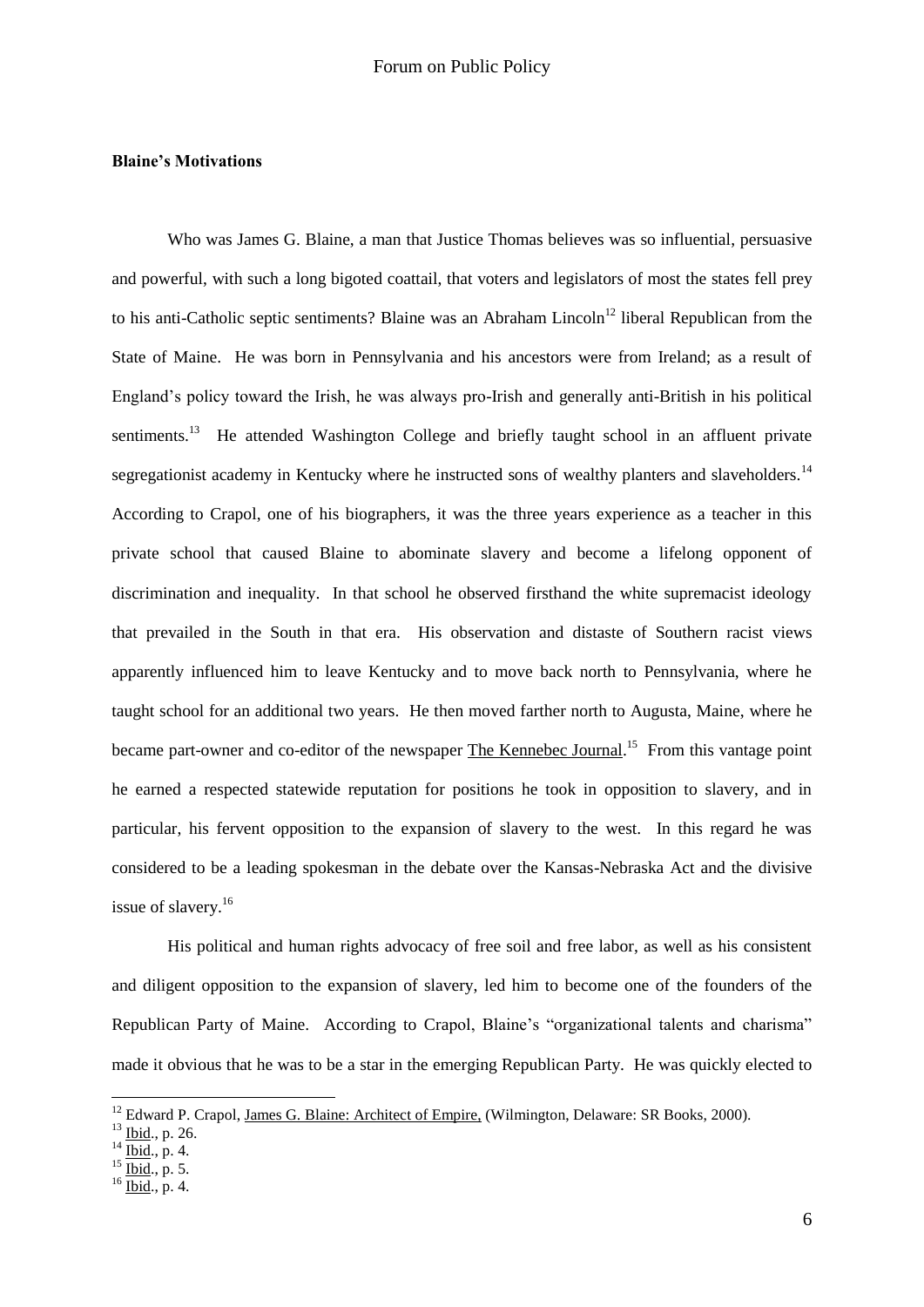serve in the Maine legislature and within seven years he became speaker of the Maine House of Representatives. Nine years later, the voters of Maine sent him to the U.S. Congress, where, in 1869, during his fourth term, he became Speaker of the U.S. House of Representatives.<sup>17</sup>

Blaine was an admirer of Henry Clay, Abraham Lincoln, John Quincy Adams, and William Seward, and followed in their philosophical footsteps. A charter member of the Republican Party in the United States, as well as in Maine, Blaine was inspired by Clay"s earlier leadership of the Whigs and he was a full-fledged adherent to the Clay"s idea of an "American system" that was based on nationhood and nation building. Blaine espoused Adams" anti-slavery sentiments and followed Clay"s vision of a nation united. The American System advocated by Clay encompassed economic measures of tariffs to support the developing economy against more powerful European economies and to moderate the overwhelming influence of foreign competition.<sup>18</sup> Blaine, in following in the steps of Clay, devoted himself to making the United States "the trade emporium of the hemisphere."<sup>19</sup> Blaine"s desire for the United States, in a nutshell, according to Crapol, was to achieve "national greatness" in competition and to exceed the growth of other nations.<sup>20</sup> Domestically, Blaine avidly sought to defend the American worker and the workers' high standard of living by opposing the immigration of Chinese laborers who drove down the wages of American workers, an issue of much familiarity and debate in the 2007 in the United States regarding Mexican immigrant laborers.

Blaine was also influenced by William H. Seward, another founder of the Republican Party, the Governor of New York, U.S. Senator and candidate for the Republican nomination for President in 1860. Seward"s vision of an American empire prescripted Blaine"s own "blueprints" for national unity and strength.<sup>21</sup> Seward, like Blaine, in forming the Republican Party and in helping engineer the demise of the Whig party, sought to defeat the divisiveness caused by strife over slavery, religious intolerance, nativist biases; to devise labor oriented anti-immigration politics and to protect trade with selected tariffs.

 $17$  Ibid.

 $18$  Liah Greenfeld, The Spirit of Capitalism: Nationalism and Economic Growth, (Cambridge: Haroard University Press, 2001) p. 418.

<sup>&</sup>lt;sup>19</sup> Crapol, op. cit., p. 65.

 $^{20}$  Ibid., p. 56.

 $^{21}$  Ibid., p. 22.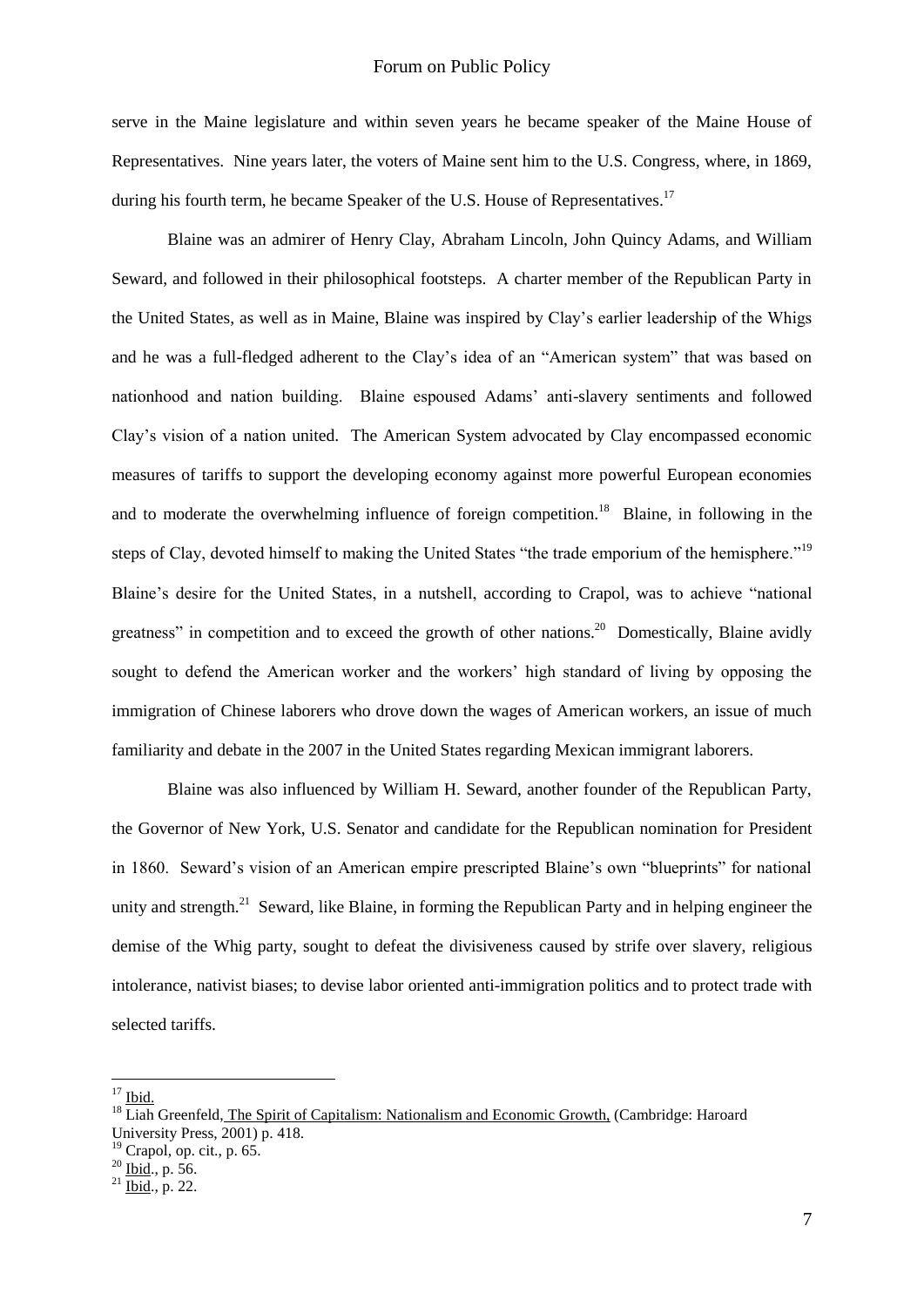## **Blaine and Lincoln Ideals**

The greatest constitutional crisis to ever confront the United States, the Civil War, shaped and formed Blaine's view of the structure and viability of the nation. To the end of nation-building and unity in the post-Civil War years, Blaine followed Lincoln"s lead in seeking to mend the nation by such measures as: infrastructure improvements, construction of railroads, tariffs<sup>22</sup>, public education, and promotion of a one-nation philosophy. He was a progressive who believed in the advancement of society and a "culture of progress," supported by means of national strength, "economic growth, technological advancement and market expansion."<sup>23</sup> Blaine's enthusiastic support of Lincoln's prosecution of the Civil War was founded in his belief in a virtuous nation uncontaminated by the "scourge of slavery", divisiveness of religious discord, or the division of a self-interested southern aristocracy that had separated and torn the nation asunder. $^{24}$ 

Blaine"s allegiance to Lincoln rested on the shared belief in a nation founded on "a new birth of freedom," and, as a congressman in the  $38<sup>th</sup>$  Congress, Blaine advanced the vision of "national" survival and glory."<sup>25</sup> Essential to Lincoln and Blaine's philosophy of nationhood was "oneness," "unity," and "one country, one Constitution, one destiny."<sup>26</sup> With the idea of national oneness, Blaine called for all measures that would "bind us more indissolubly together," in order that "we cannot fly apart."<sup>27</sup>

Catholic and conservative Protestant churches generally opposed Abraham Lincoln"s ideals of near religious devotion to the republic. In a famous passage in his "Address to the Young Men"s Lyceum of Springfield, Illinois," Lincoln advanced what historians later called a "political religion."<sup>28</sup>

 $^{22}$  Ibid. p. 5.

 $^{23}$   $\frac{\text{box}}{\text{Ibid}}$ , p. 19.

 $^{24}$  Ibid, p. 19.

 $25 \overline{\text{Ibid}}, p. 20.$ 

 $26 \overline{\text{Ibid}}, \text{p. } 20.$ 

<sup>&</sup>lt;sup>27</sup> Ibid, p. 21., See: Congressional Globe,  $38<sup>th</sup>$  Congress, 1<sup>st</sup> Session, Part 2, (Washington, DC, 1864), pp. 1797-1800.

<sup>&</sup>lt;sup>28</sup> Bruce P. Frohnen, "Lincoln and the Problem of Political Religion," in Lincoln's American Dream: Clashing Political Perspectives, edited by Kenneth L. Deutsch and Joseph R. Fornieri (Washington D.C., Potomac Books, Inc., 2005) p. 367.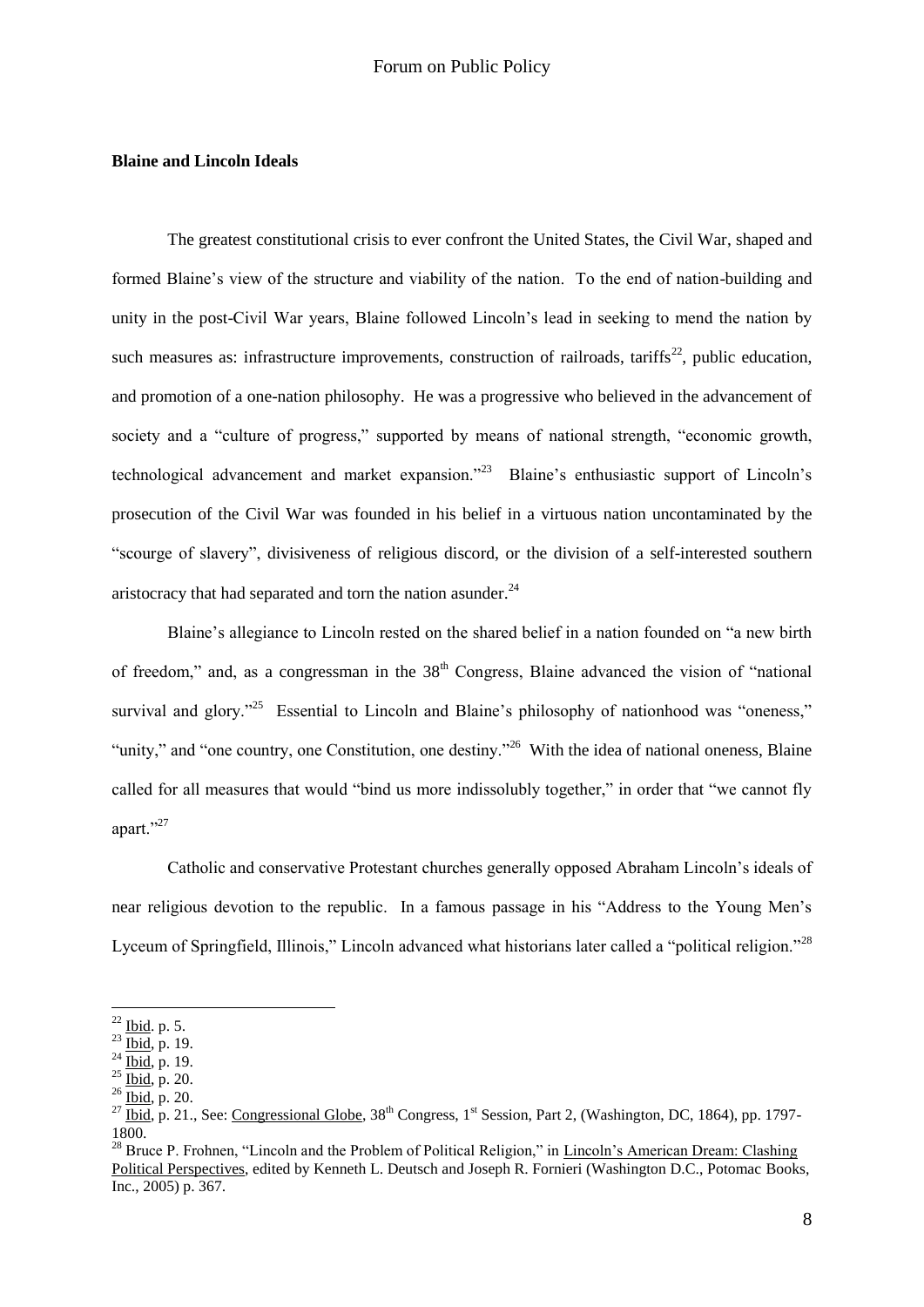Lincoln called for every American to "pledge his life, his property and his sacred honor" to the "reverence of the laws" of the state; "let it be taught in schools, in seminaries, and in colleges"…"let it be preached from the pulpit," let reverence for laws "become the political religion of the nation."<sup>29</sup> The Catholic Church and many Protestant right-wing churches abhorred the idea of "reverence" to man-made laws and ferociously opposed any notion of a secular political religion devoted to temporal laws of the state rather than to the ecclesiastical laws as prescribed by clerics.<sup>30</sup>

Lincoln called for the inculcation of patriotism and devotion to the nation. For the Catholic Church, in particular, Lincoln"s position was dangerous because it implicitly diminished the authority of clerics and reduced the status of the multi-national universal Catholic Church. The position of the Catholic Church and, emanating from St. Augustine, was that to elevate human law to compete with the canon doctrine is "impious and dangerous" because it replaces God with human, fallible rulers. At the core of Lincoln"s political religion was a "universal human equality," a concept that had not been accepted by the prevailing views of either the Catholic or Protestant churches of that era.<sup>31</sup> Blaine adhered to these Lincoln ideals of a republic founded in the principles of equality, liberty and unity.

## **Blaine and Post-War Unification**

After Lincoln"s death, Blaine opposed pro-Southern segregationist policies and, in particular, he strongly questioned the reconstruction policies of President Andrew Johnson, a Tennessee Democrat whose recalcitrance toward the progress of civil rights significantly retarded the livelihood of African-Americans. Johnson"s stifling of to the Civil Rights Act of 1866 and other civil rights measures caused Blaine to vote for Johnson's impeachment in February of 1868.<sup>32</sup> The last straw had been Johnson's opposition to the Fourteenth Amendment.<sup>33</sup>

 $^{29}$  Ibid.

<sup>&</sup>lt;sup>30</sup> Ibid., p. 368. See: Thomas Bokenkotter, A Concise History of the Catholic Church, (New York: Doubleday, 1990). p. 297-303.

 $31$  Ibid., p. 371. See: Bokenkotter, op cit.

<sup>&</sup>lt;sup>32</sup> Lewis L. Gould, <u>Grand Old Party: A History of the Republicans,</u> (New York: Random House, 2003) p. 49.

<sup>&</sup>lt;sup>33</sup> James G. Blaine, Twenty Year of Congress: From Lincoln to Garfield, 2 vols., (Norwich, CT.; Henry Bill Publishing Company, 1886) vol. 2, p. 340.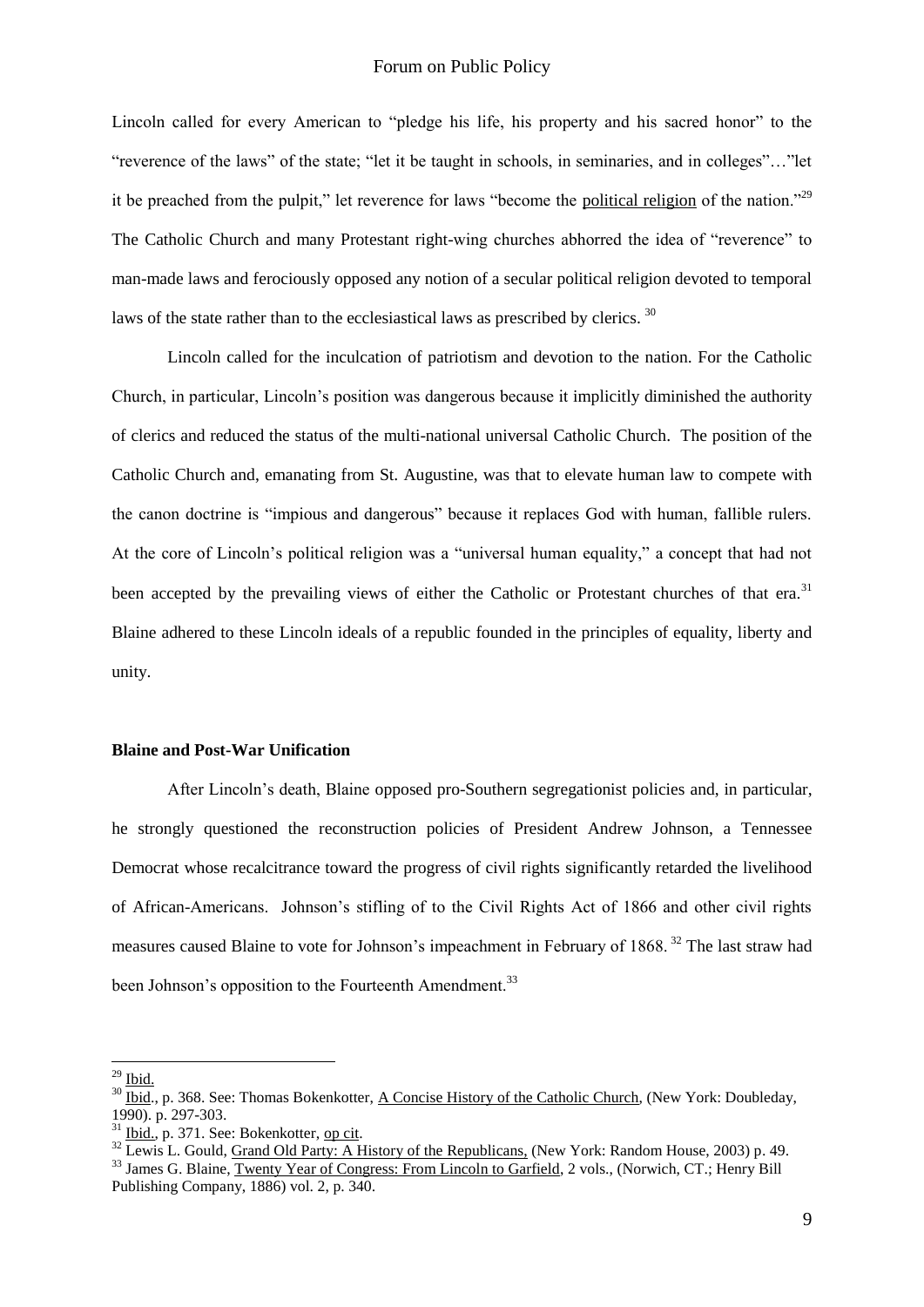Blaine pointed out in his autobiography, Twenty Years of Congress,  $34$  that the principal defining characteristic of southern Democrats was always imbedded in the interest of slavery, first and foremost. The great issue of the day, territorial expansion, was permeated and motivated largely by the desire of the South to expand slavery before the Civil War and to retain racial segregation thereafter. In 1876, Blaine, as Speaker of the House, refused to support a proposal for amnesty for Jefferson Davis, reasoning that, as President of the Confederate States, Davis was responsible for the abuse of Union prisoners of war at Andersonville.<sup>35</sup>

When Blaine became Speaker in 1869, the Democrats of the South had picked up forty-one seats in the House and added six seats in the Senate.<sup>36</sup> The segregationist had reorganized in the Southern states and had begun to build the foundation for the pervasive system of Jim Crow laws enacted by state legislatives that dominated southern politics in the oppression of blacks for another century. During the elections of 1870, there were widespread reports of violence against blacks in the South, and the paramilitary Ku Klux Klan, founded in 1866, actively intimidated blacks, preventing adults from voting, and black children attending school, and a host of other legalisms that prevented blacks from taking part in civil society.<sup>37</sup> Blaine and President Grant worked to control the "organized conspiracy" against blacks that was in existence in all the southern states.<sup>38</sup> Blaine, as Speaker, and Benjamin Butler of Massachusetts, with the support of President Grant, led a congressional initiative against the Klan. Butler observed that "If the federal government cannot pass laws to protect rights, liberty, and lives of the citizens of the United States in the States, why were guarantees of those fundamental rights put in the Constitution at all?"<sup>39</sup> Under Blaine's leadership, the House passed the Ku Klux Klan Act of 1871, which enabled the Attorney General of the United States to prosecute and convict Klan leaders throughout the South. The Act, according to Gould, drove the "Klan back into the shadows of Southern society."<sup>40</sup> The Klan Act was one of the most important achievements of Blaine"s long and productive career. Foner has noted that the Act was one

<sup>34</sup> Ibid. p. 340.

 $35 \overrightarrow{Op \text{ cit.}}, p. 239.$ 

<sup>36</sup> Gould, op. cit., p. 63.

<sup>37</sup> Ibid., p. 64.

 $38 \text{ Jean Edward Smith, Grant (New York; Simon & Schuster, 2001), p. 456.}$ 

 $39 \overline{\text{Ibid. p. 64}}$ .

 $40 \overline{\text{Ibid. p. 65}}$ .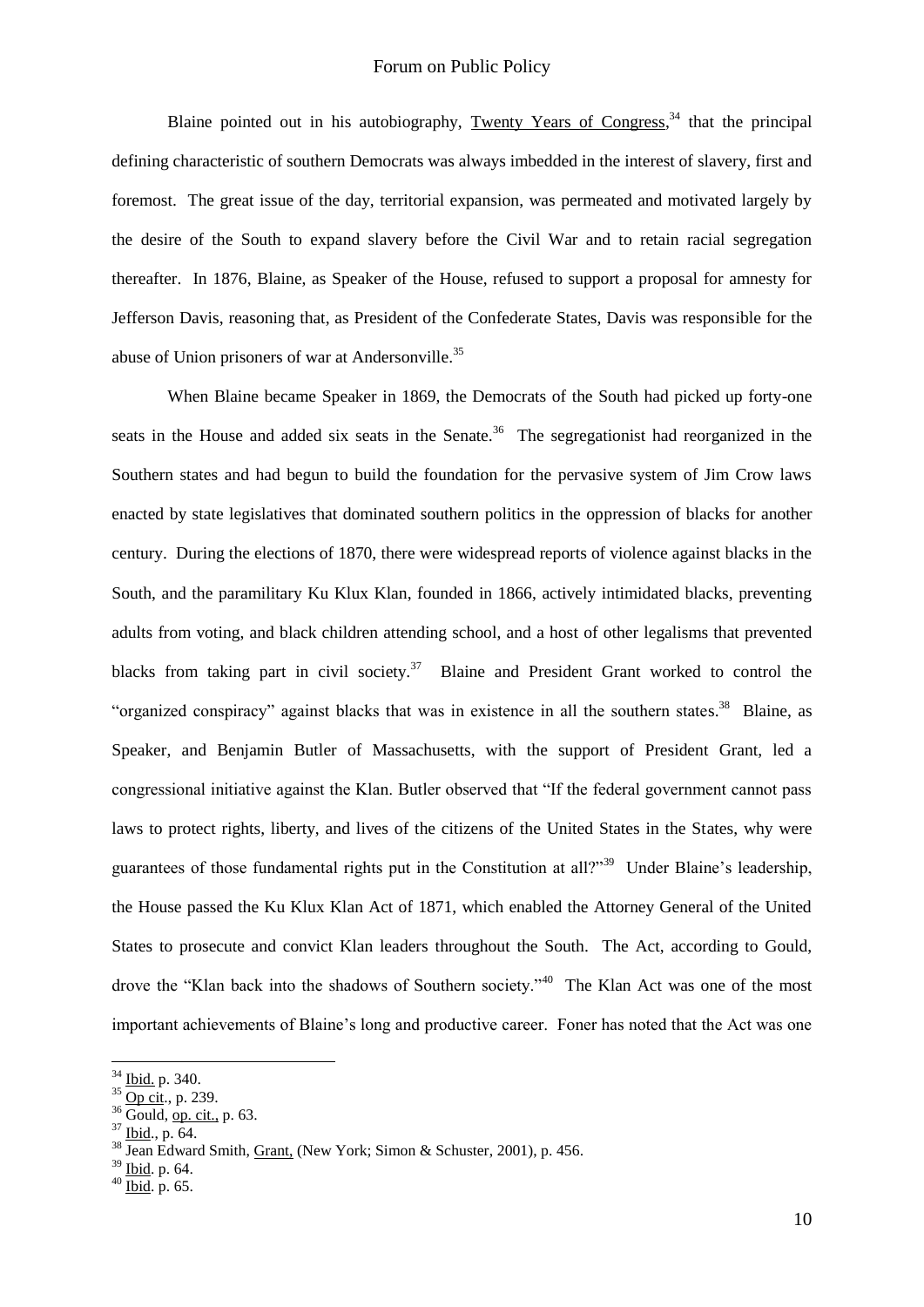of the most notable of President Grant's achievements, as well.<sup>41</sup> Yet, even after the passage of the Act, as the record shows, throughout the remainder of the  $19<sup>th</sup>$  century, and until mid-20<sup>th</sup> century, the southern Democrats were able to repress the black voters by intimidation, coercion, and violence.<sup>42</sup>

The language and passage of the Fourteenth Amendment in 1868 owed much to Blaine"s leadership in Congress and his constance in support of the southern blacks who had been disenfranchised by southern white Democrats shortly after the War. Blaine directly modified the language of Section 2 of the Fourteenth Amendment to reduce a state's representation in proportion to the number of male inhabitants who are denied the right to vote bears to the number of voting age male citizens.<sup>43</sup> Although this provision was not enforced, it is testimony to Blaine's commitment to equality and civil rights.<sup>44</sup>

Blaine became a U.S. Senator in July, 1876, and later failed in his bid to become the Republican nominee for President in June, 1876, losing to Rutherford B. Hayes. In 1880, when Garfield was elected President, he appointed Blaine to become Secretary of State. After Garfield"s death in 1881, Blaine resigned the office. In June 1884, Blaine again became the Republican nominee for President. He engaged in a vigorous campaign, but lost his bid for the Presidency in November 1884 to Grover Cleveland. Blaine did not run for President again, but was appointed as Secretary of State for the second time in 1889 by Republican President Benjamin Harrison. Thus, Blaine, in his long career, had served as Speaker of the Maine House of Representatives, Speaker of the U.S. House of Representatives, U.S. Senator from Maine, U.S. Secretary of State, twice, and had been narrowly defeated by only 30,000 votes as the Republican candidate for President when Cleveland was elected.<sup>45</sup>

#### **Blaine, Unity, Progress, and Religious Tolerance**

<sup>&</sup>lt;sup>41</sup> Eric Foner, Reconstruction: America's Unfinished Revolution 1863-1877, (New York: Harper & Row, 1988), p. 458.

 $42$  Gould, <u>op cit</u>., p. 73.

 $43$  Amendment <u>XIV</u>, Sec. 2 (1868).

<sup>44</sup> Kenneth D. Ackerman, Dark Horse: The Surprise Election and Political Murder of President James A. Garfield, (New York: Carroll & Graf Publishers, 2004), p. 486.

Gould, op. cit. p. 84.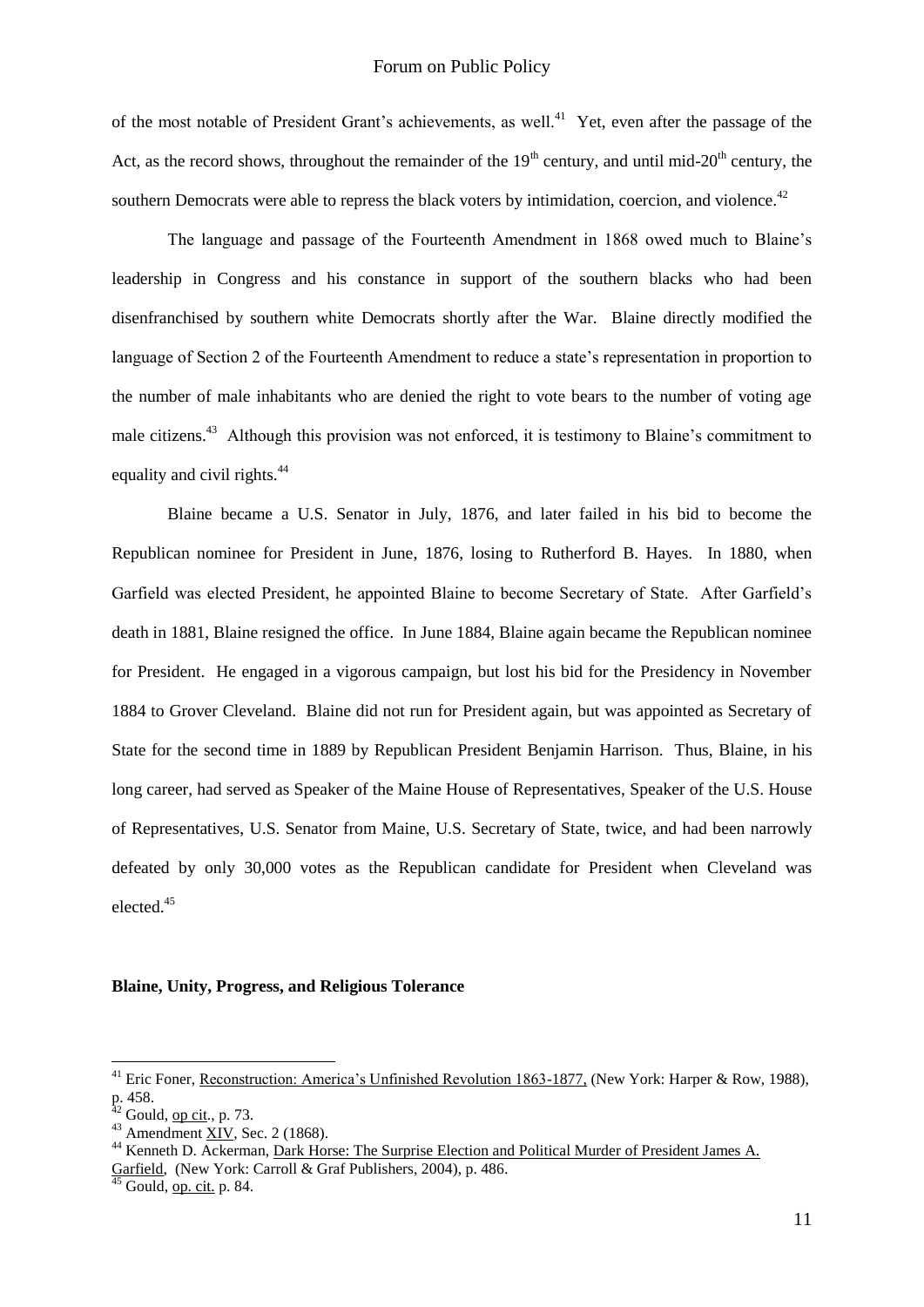Robert Kagan, in his 2006 bestseller Dangerous Nation<sup>46</sup>, speaks of Blaine's leadership in his advocacy of national progress and his instrumental role in mending a nation that had been broken by the Civil War, and later rent by Jim Crow laws. According to Kagan, Blaine retained his faith in the future greatness of the American republic throughout the tribulations of the post-war era. Kagan observes that Blaine was "by far the most popular and dominant political figure from the 1870s to the early 1890s" in America and by virtue of leadership he not only sought to eradicate the vestiges of slavery, but he represented the "Republican vision of a more active and moralistic American foreign policy."<sup>47</sup>

The historian Richard Welch points out that Blaine, in his domestic policies, took the lead in "constructive action" calling for improvement of the nation"s waterways, the encouragement of foreign commerce, and a national protective-tariff system that would band together all sections and occupational groups."<sup>48</sup> Morton Keller, in his seminal history of the late nineteenth century America, placed Blaine in the vanguard of the northern Republican intellectuals, who defied southern racism and subscribed "to the ideal of a powerful, unified, purposeful nation."<sup>49</sup> Blaine, Seward, and other Republicans sought a foreign policy that would eventually "place the United States at the center of global influence"<sup>50</sup> and a domestic policy of cohesion, unity of purpose, and a revival of morality that had been so badly damaged by the rationalization of racial discrimination.

Blaine and Grant"s belief that the restoration of a global image of a moral American nation required both domestic and international adherence to basic principles of equality, due process of law, religious tolerance; generally those ideals encased in the Bill of Rights that had been revered in by the founders of the Republic. According to Kagan, Blaine believed that the United States had a "moral duty" not only to its own citizens,  $51$  but importantly to stand as a nation in international affairs

<u>.</u>

 $50$  Kagan, op. cit., p. 281.

<sup>&</sup>lt;sup>46</sup> Robert Kagan, Dangerous Nation, (New York: Alfred A. Knopf, 2006).

 $47$  Ibid.

<sup>&</sup>lt;sup>48</sup> Richard E. Welch, Jr., The Presidencies of Grover Cleveland, (Lawrence, Kan.: University Press of Kansas, 1988) p. 32.

<sup>&</sup>lt;sup>49</sup> Morton Keller, Affairs of State: Public Life in Late Nineteenth Century America, (Cambridge, Mass.: Harvard University Press, 1977) p. 4.

<sup>51</sup> Ibid., pp. 287-288.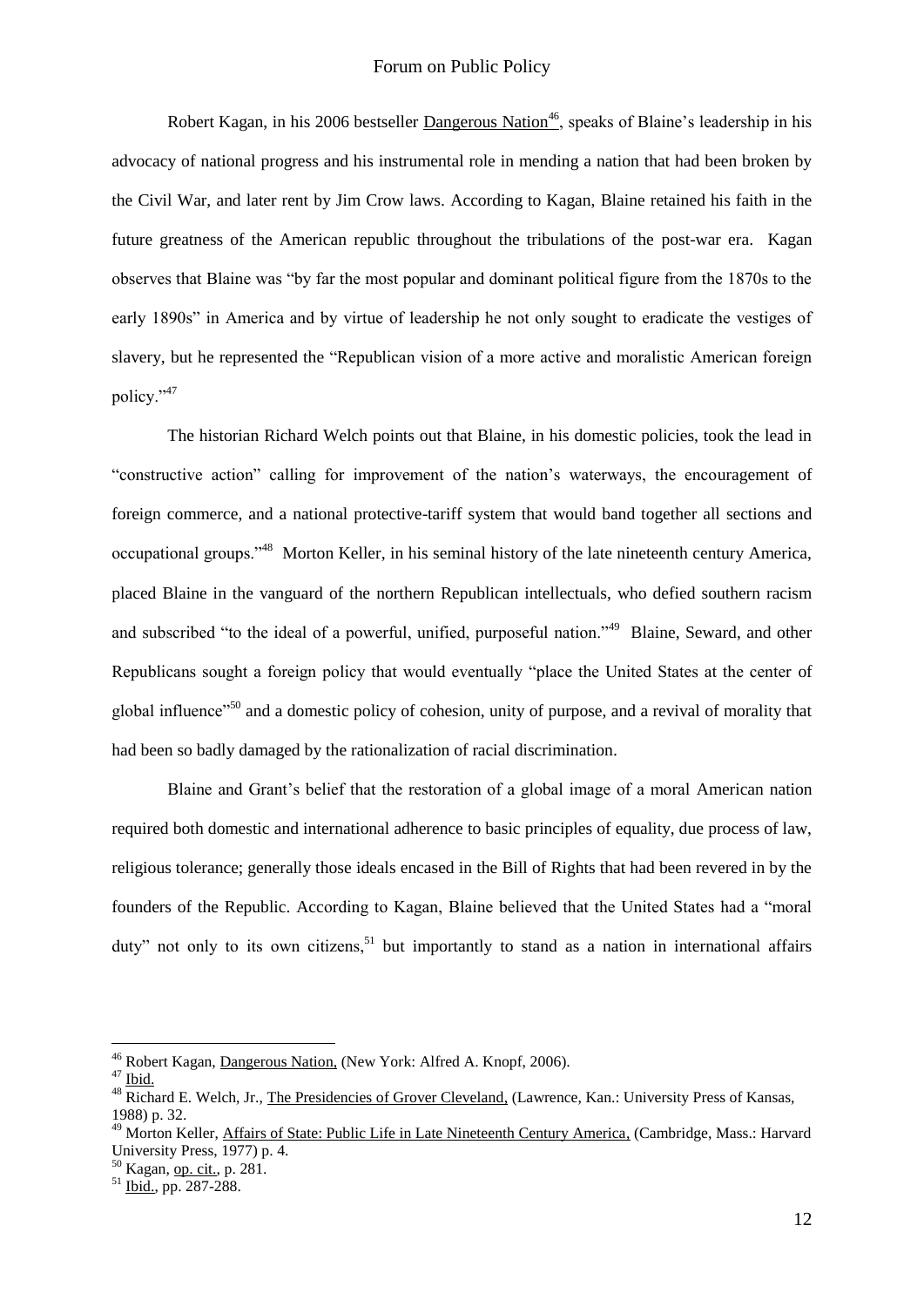committed to certain ideals including, "the doctrines of religious freedom"<sup>52</sup> and to the "proper protection of those citizens and tolerance for their creed, in foreign lands."<sup>53</sup>

In his international quest for religious tolerance, Blaine, in 1881, registered strong protests against Russia seeking an end to the pogroms that drove Jews into destitution, poverty, and dislocation, forcing great numbers to emigrate.<sup>54</sup> The image projected by the Grant and Blaine to Europeans after the Civil War was a nation of religious tolerance and separation of religious matters from those of temporal government. This national policy against religious intolerance became a beacon for most European states where endemic and historical intolerance remained an important factor in separating peoples,<sup>55</sup> and, indeed, dramatically feeding immigration to America.

Blaine believed that an educated people is not only more progressive but more moral and tolerant of the beliefs of others. In 1883, he proposed a revenue sharing plan whereby surplus revenues collected from a growing national economy could be used by state governments at their discretion to fund education and other services essential to an emerging and unified nation. This was Blaine"s alternative rather than submit to southern whites, mostly from North Carolina and Virginia, who "detested the Internal Revenue Service" and opposed tariffs to strengthen federal fiscal coffers.<sup>56</sup> The bill was also opposed by northern Republicans, who wished to further punish the South, and by northern Catholics who would not agree to any major federal programs that did not fund Catholic schools.

Henry Blair, New Hampshire"s senior senator, with the same motivation as Blaine to improve education, introduced a bill that would provide general aid for public schools in all states.<sup>57</sup> Blair envisioned a time when progress and intelligence would prevail and the nation would "wipe out ignorance."<sup>58</sup> Blaine's and Blair's bills were opposed by southerners, Democrats who harbored

<sup>&</sup>lt;sup>52</sup> Cathal J. Nolan, The United States and Tsarist Anti-Semitism, 1865-1914, Diplomacy and Statecraft No. 3, (1992), p. 443.

 $53$  Ibid.

 $^{54}$  Ibid.

<sup>&</sup>lt;sup>55</sup> Henry Blumenthal, A Reappraisal of Franco-American Relations, 1830-1871, (Chapel Hill: University of North Carolina Press, 1959) p. 189.

<sup>&</sup>lt;sup>56</sup> Mark Wahlgren Summers, Rum, Romanism, and Rebellion: The Making of a President, (Chapel Hill: University of North Carolina Press, 2000), pp. 96-97.

 $rac{57}{10}$  Ibid. p. 97.

 $58 \overline{\text{Ibid.}}$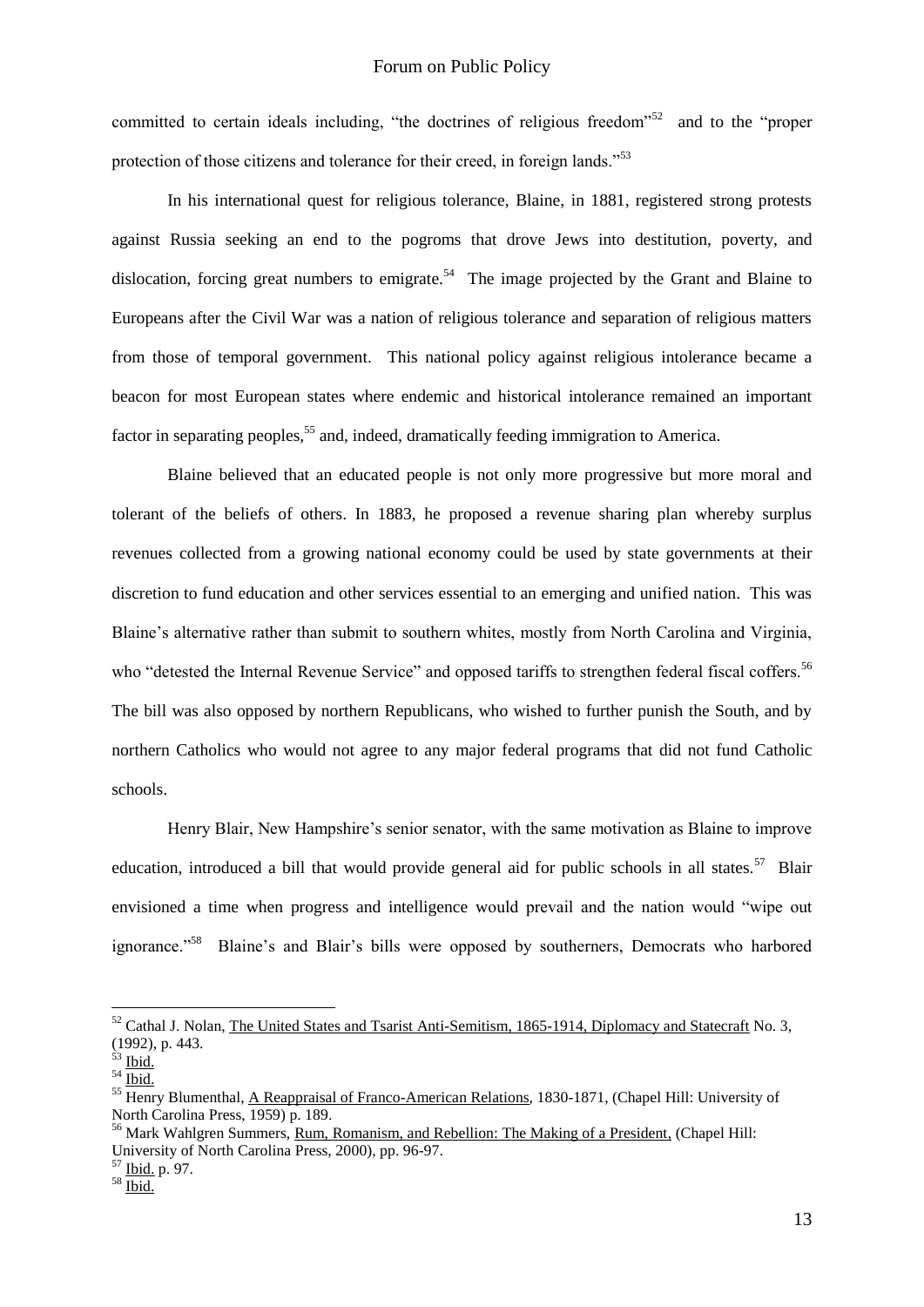lingering fear of blacks, northern Catholic Democrats who always opposed public schools and certain conservative northern Republicans who did not trust southerners and the vesting of monetary discretion in legislatures of the South. These important pieces of legislation were defeated by these forces and any serious federal support for education from the had to wait until 1965 and President Lyndon Johnson"s Elementary and Secondary Education Act.

#### **National Unity, Religion and the Know Nothings**

1

Integral to Justice Thomas" "bigotry thesis" is that Blaine and Grant were part and parcel of the "know-nothingism" that had risen to substantial political prominence in the 1840s and 1850s. The "know-nothing" strength was built on a fear of the effects of immigration on the wages for labor, cultural differences and religion intolerance. A nativist narrowness that is familiar today in immigration policies of the United States most visible in the excessive insularity evidenced along the Rio Grande River.

The formation of the Republican party, led by Blaine and others, in the mid-1850s, was the turning point that saw the demise of the "know-nothings." The knowing nothing decline as a political force was virtually complete when the Republicans convened in Chicago to select a candidate for President in 1860. There the "know-nothings" were no longer players with any significant consolidated political power and the new Republican Party of Lincoln, Seward, Morrill, Hamlin and Blaine prevailed with Lincoln's nomination. Holt points out that "know nothingism"<sup>59</sup> had proved lethal to the Whig party in the 1840s and 1850s; "Men could not remain simultaneously loyal to both the Whig party and the Know Nothing organization."<sup>60</sup>

Thus, for all intents the 1860 Chicago convention ended the know-nothing organization as a critical political influence. The Know-Nothings had been indifferent in their opposition to slavery and too intense in their stridency toward immigrants, particularly Irish and German Catholics who arrived in the 1840s and 1850s. There was an attempt to bond together remnants of Know-Nothings of the old Whig Party with the formation of the American Party, creating a lightweight organization called

<sup>&</sup>lt;sup>59</sup> Michael F. Holt, The Rise and Fall of the American Whig Party, (Oxford: Oxford University Press, 1999), p. 850.  $60$  Ibid.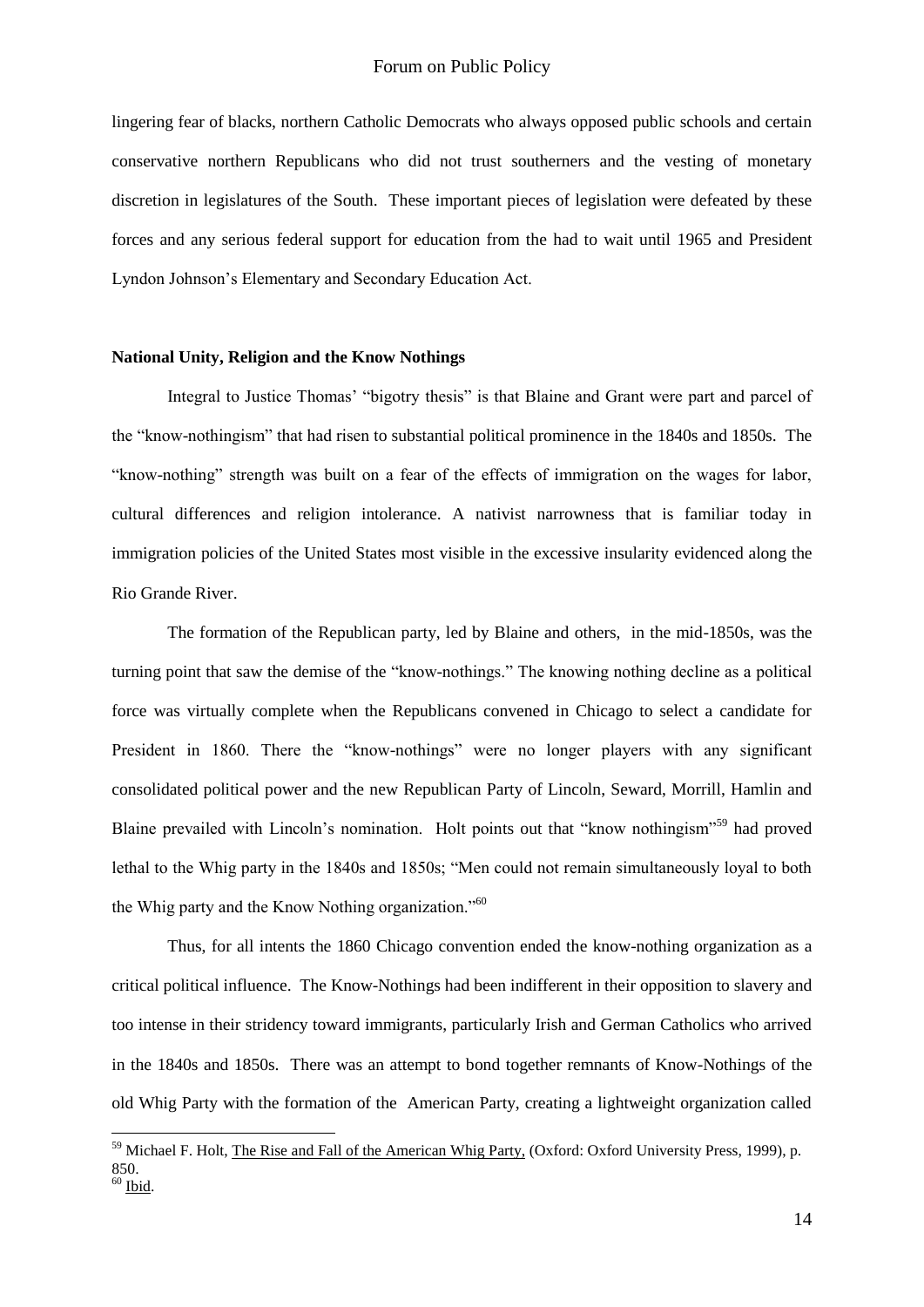the Constitutional Union Party, which ran John Bell from segregationist Tennessee as its presidential candidate. Bell was soundly trounced by Lincoln, who carried eighteen states, Breckenridge from Kentucky carried eleven slave states, and Bell carried only three border states.

From 1860 forward, the Republican Party of Lincoln, Seward, Blaine, et al evolved to become the party for the unity of the Republic. The Democrat Party remained the party of separation, segregation, and southern states' rights.<sup>61</sup> Even though the election of 1860 effectively ended the Know-Nothings" status as a separate viable political organization, the feelings that it engendered continued to exist and to erode the unity that Blaine and the Republican party sought to foster. The vestiges of know-nothingism remained opposed to immigration, inveighed against public financing of Catholic schools, remained suspicious of Catholic political control of government jobs in big cities, and, generally, fed fears of the watering down of nativism and national values.<sup>62</sup>

This nativistic suspicion of other cultures and separation, as manifested principally in language and religion, continued to be a political issue in the reconstruction and post-reconstruction era of the United States, but national unity was the dominant issue that captured the mind of the country after being wrecked by the Civil War. The post-war Republicans, led by Grant and Blaine, sought, foremost, unification, solidarity and international economic power. Grant's and Blaine's motivation for oneness, unification and preservation of a special American identity was the driving force in the refounding of the republic.

#### **Religious Division and Public Schools**

Grant and Blaine believed that religion, as well as race, could indelibly mark and separate the nation. Both men were convinced that unity could be threatened by the strident forces of religious intolerance. As described by Smith, "The issue had two dimensions: public funding for sectarian education, and religious exercises in public schools." <sup>63</sup>Division and discord between Catholics and Protestants were highly visible political issues as Catholics became the majority political force, in

<sup>&</sup>lt;sup>61</sup> Robert V. Remini, The House: The History of the House of Representatives, (New York: The Library of Congress and HarperCollins Books, Inc., 2006) pp. 162-163.

 $^{62}$  Holt, <u>op. cit</u>., pp. 844-847.

 $63$  Smith, op cit. pp. 568-569.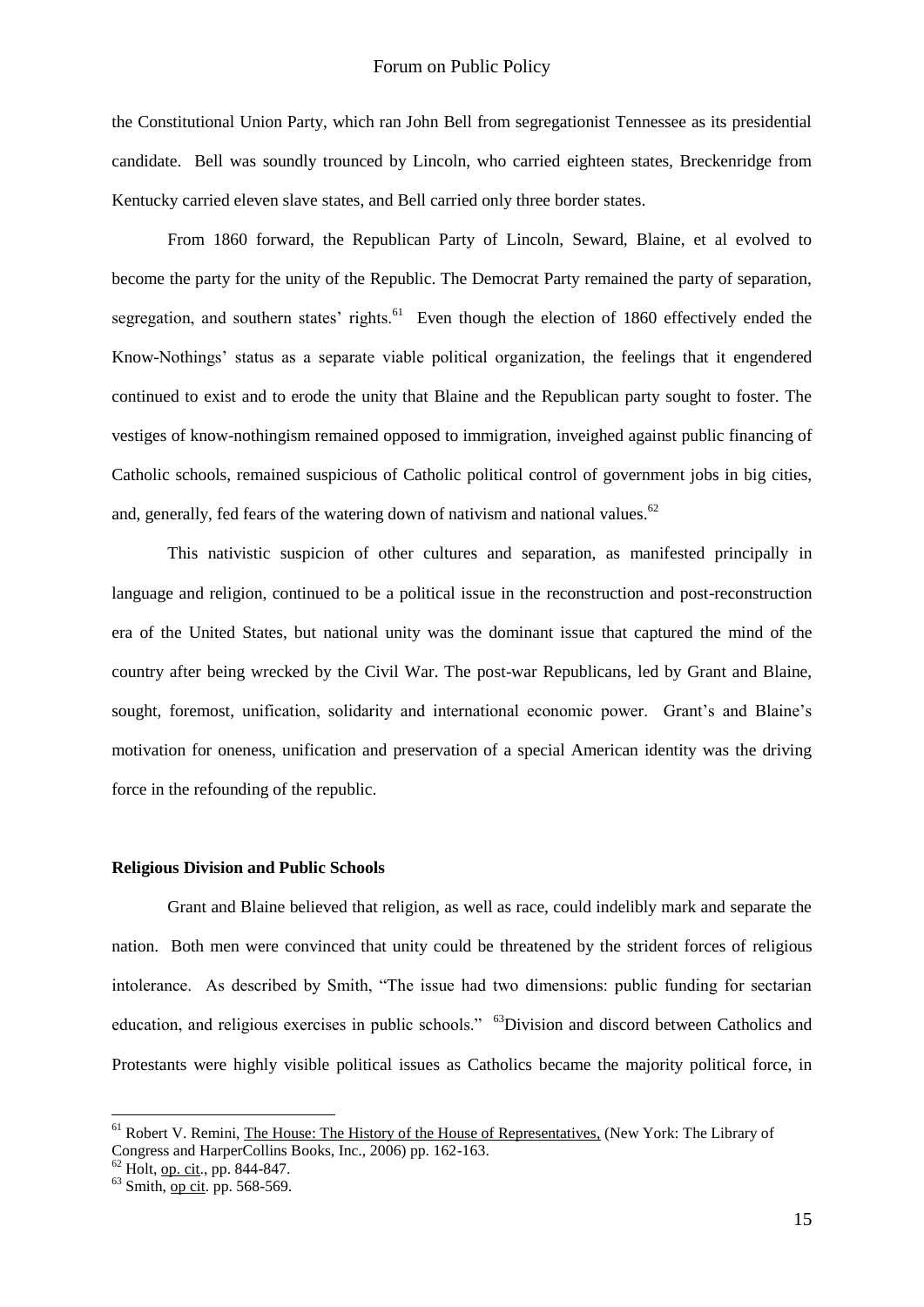### Forum on Public Policy

northern cities, voted their religion and petitioned state legislatures for public funding of Catholic schools.<sup>64</sup> Protestants countered in efforts to have state legislatures to prohibit state funding for Catholic schools.<sup>65</sup> The conflict escalated as Catholics challenged hymn singing, Bible reading and praying in the public schools as Protestant rituals.<sup>66</sup> Such religious exercises were in fact generally Protestant-oriented, using, for example, a Protestant version of the Bible rather than the Catholic Douay Bible. School boards in Cincinnati, Chicago, New York, Buffalo, Rochester, and several other major cities under concerted Catholic political pressure were able to purge such religious exercises from public schools.<sup>67</sup>

In 1875, President Grant, in a speech to the veterans of the Army of the Tennessee, appealed for a unified nation, calling for equality of treatment and privilege between North and South. With cognizance of the religious political strife that was being waged between Catholics and Protestants, Grant asked the veterans to defend "free thought, free speech, a free press, pure morals unfettered by religious sentiments, and of equal rights and privileges of all men, irrespective of nationality, color, or religion."<sup>68</sup>

On Grant"s mind was the need for unity and the mitigation of forces that would create internal separation and divisiveness. Directly addressing the issue of unity, he maintained that the greatest danger of dividing the nation was to be found in strife and intolerance among religious sects and he warned: "I predict that the dividing line will not be Mason and Dixon"s, but between patriotism and intelligence on the one side, and superstition, ambition, and ignorance on the other."<sup>69</sup> Then Grant concluded, enunciating the rationale for a unified country. To him, the key was a "common school education" that advanced the knowledge of the people as the basis for a democracy that was Jeffersonian in thought and concept.

<sup>&</sup>lt;u>.</u>  $64$  Ibid.

 $65$  Ibid.

<sup>66</sup> Ibid., p. 569.

 $\overline{67}$  Steven K. Green, "The Blaine Amendment Reconsidered," 36 American Journal of Legal History. pp. 38-39 (1992).

 $^{68}$  Smith, op cit., p. 569, cited from the text of Grant's speech to the Army of the Tennessee, Des Moines, Iowa, September 30, 1875, reprinted in Harper's Weekly, October 30, 1875.

 $69$  Ibid., p. 569, citing Grant, op cit.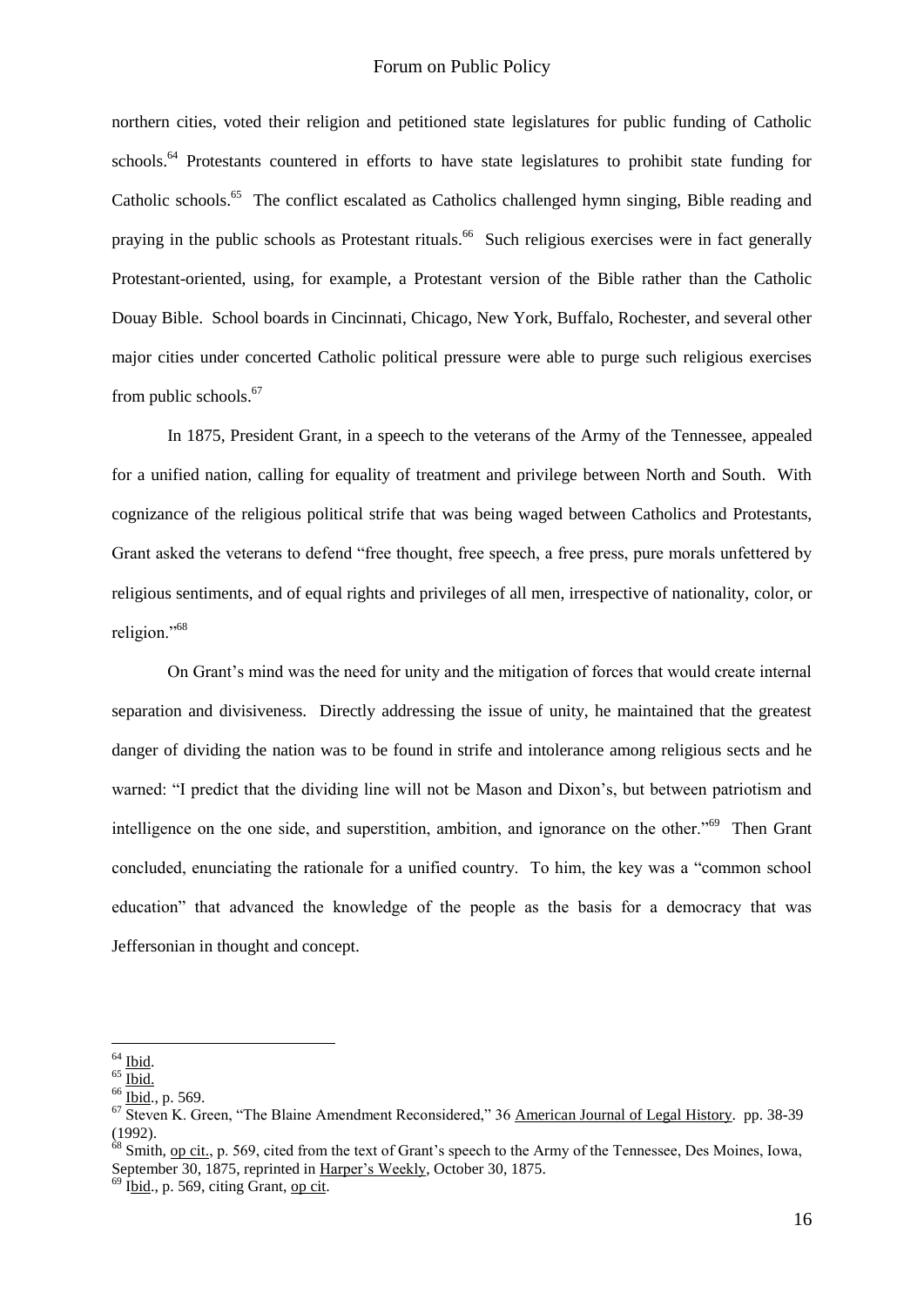## Forum on Public Policy

Smith affirms that the foundation for Grant's state and democracy was "free public education."<sup>70</sup> Grant's ideals for liberty and equality could only be underpinned by a strong system of public common schools. Grant's resolution of the Catholic versus Protestant conflict, as explained by Smith, was "evenhanded" and denied both of their zealous self-interested positions; "he belted Protestants and Catholics alike."<sup>71</sup> For the Catholics, he would provide no public funding for their parochial schools; for the Protestants, he would deny them religious services in the public school classroom and provide them with no public funding of their religious schools. He said to the veterans: "Resolve that neither the State nor the nation shall support institutions of learning other than those sufficient to afford to every child the opportunity of a good common school education, unmixed with sectarian, pagan, or atheistic dogmas. Leave the matter of religion to the family altar, the church, and the private school supported entirely by private contributions. Keep the church and state forever separate."<sup>72</sup>

On December 7, 1875, in his annual message to Congress, President Grant proposed a constitutional amendment that would require states to make schools entirely secular, banning religious exercises and the teaching of religion, and further, the amendment would prohibit states from providing aid to religious schools and institutions. He further proposed that church property should be taxed, a measure that neither Catholics nor Protestants particularly appreciated.<sup>73</sup> Much favorable press, both Catholic and Protestant, followed President Grant's speech, and a week later, Speaker Blaine introduced a constitutional amendment into Congress that if passed and ratified would bring President Grant's wishes to fruition.<sup>74</sup>

<u>.</u>

 $70$  Ibid., p. 569.

 $^{71}$  Ibid., p. 569.

 $72 \frac{\text{Ibid}}{\text{Ibiid}}$ , pp. 569-570, citing Grant's speech, op cit.

 $^{73}$   $\frac{\text{I}\ddot{\text{O}}\text{1}\text{O}}{\text{I}\text{b}\text{I}\text{d}}$ , p. 570.

 $^{74}$  Ibid., p. 571.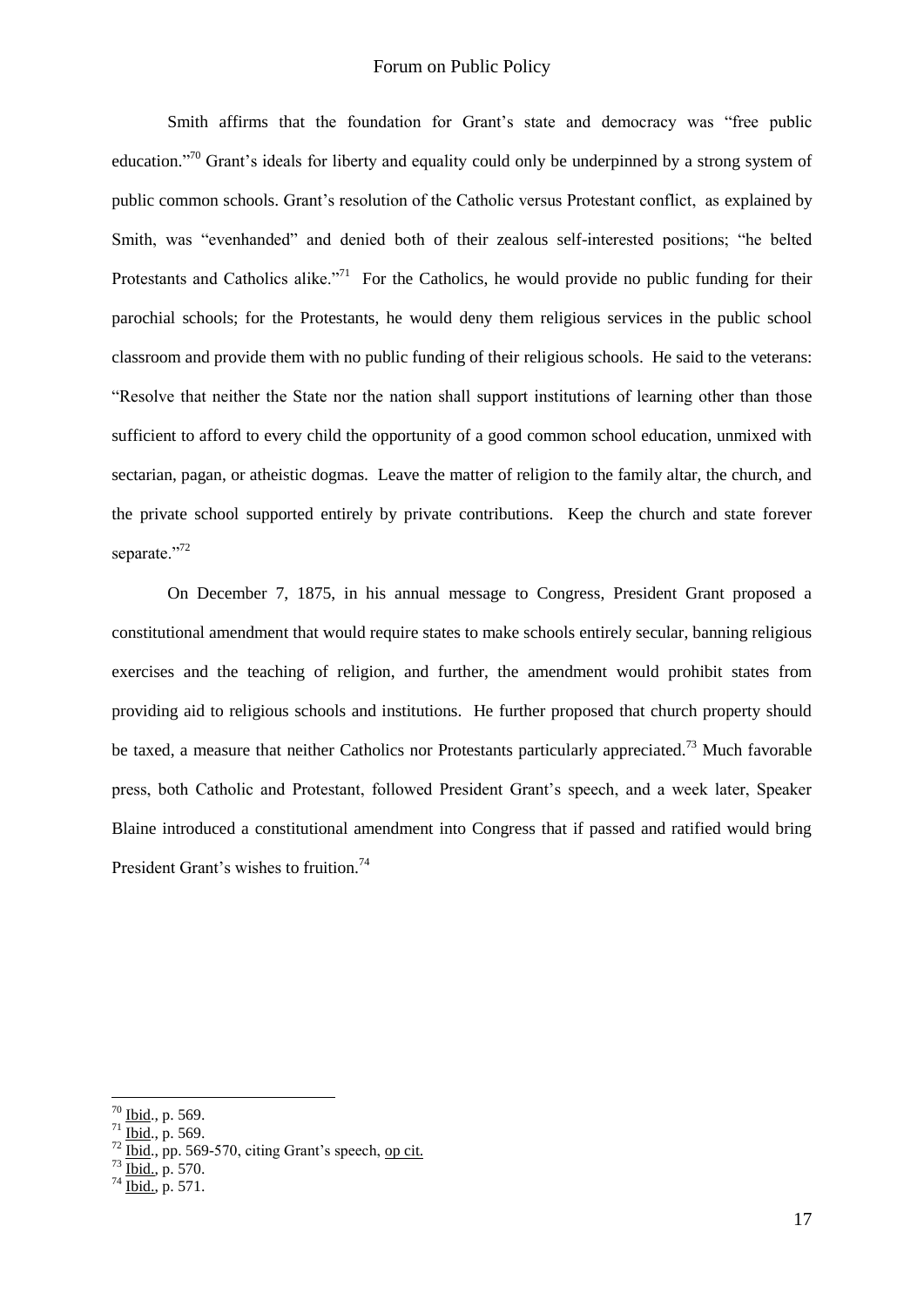### **Grant and Blaine's Proposed Amendment**

<u>.</u>

The Grant/Blaine proposed amendment in 1875 was designed to accomplish five important functions.<sup>75</sup> First, it would effectively apply the Establishment and Free Exercise Clauses of the First Amendment to the states. As written and ratified in 1791, the First amendment only applied to Congress. Second, it would reassert and define the meaning of "establishment" to comport more clearly with the intent that Madison and Jefferson had envisaged for the First Amendment. Third, it would restate the Free Exercise Clause and apply it to prevent majorities in states from using the public schools to advance their own particular brand of religious belief. The proposed amendment would directly prohibit any state from denying free exercise of religion. Per President Grant's ideal, the provision was to ensure that public schools would be completely secular, entirely removed from the inculcation of any religious tenet or belief. The efficiency of the language in this provision has been borne out by Supreme Court precedents that have since completely secularized the public schools.<sup>76</sup>

Fourth, because the Catholic versus Protestant conflict was rooted in education and the struggle to see which sect could obtain the advantage in inculcation of religious beliefs in the children"s minds of the next generation, the Grant and Blaine amendment was directed toward education specifically. The more generalized prohibitions of the First Amendment were made more pointed to ensure secularization of public schools and to prohibit the use of taxation to support schools of "any religious sect or denomination." The prohibition applied to all sects in keeping with the wording of the First Amendment as defined by Jefferson and Madison.

 $75$  The text of the Blaine Amendment provided: No State shall make any law respecting an establishment of religion, or prohibiting the free exercise thereof; and no money raised by taxation in any State for the support of public schools, or derived from any public fund therefore, nor any public lands devoted thereto, shall ever be under the control of any religious sect or denomination; nor shall any money so raised or lands so devoted be divided between religious sects or denominations. This article shall not vest, enlarge, or diminish legislative power in the Congress.

 $\frac{76}{16}$  See: Santa Fe Independent School District v. Doe, 530 vs. 290 (2000), and Lee v. Weisman, 505 U.S. 577 (1992).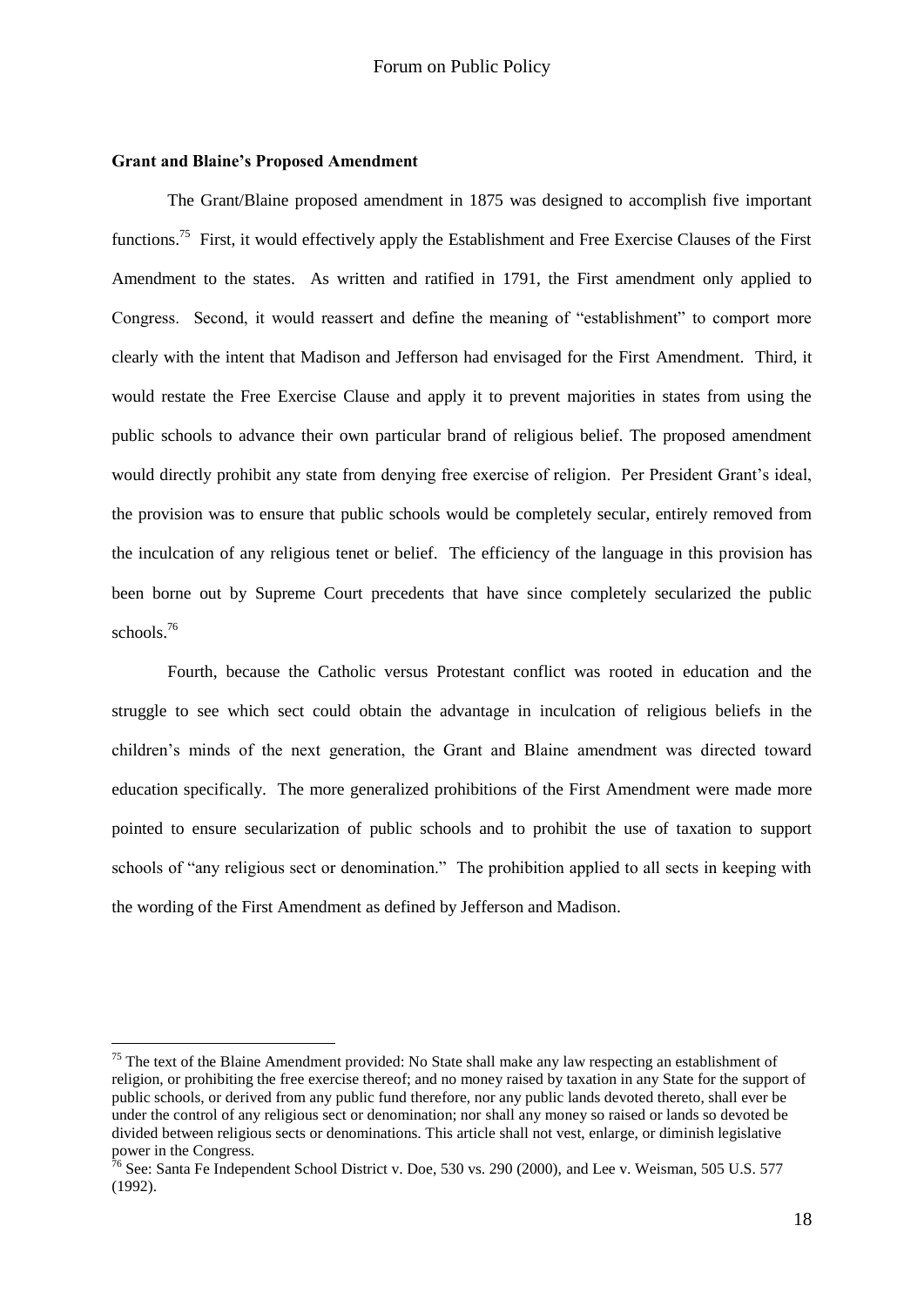Fifth, the proposed Amendment would prohibit public monies flowing to church schools and it would also prohibit the use of funds from the sale or rent of land grants from the national domain, reserved for education, to be used for religious purposes or institutions.

Importantly too, the amendment sought to reverse the rejuvenated southern "states' rights" arguments that had survived the Civil War and still deprived individual rights and freedoms. According to Notre Dame"s eminent historian John I. McGreevy, both Catholics and southerners looked with a jaundiced eye upon any measure that strengthened the federal government to the detriment of states' rights.<sup>77</sup> McGreevy says the "Catholics and southerners alike constantly warned of an expanding federal state."<sup>78</sup> Throughout the era in which time period Justice Thomas founds his "bigotry thesis", white southern Protestants and northern white Catholics combined forces in opposition to federal initiatives toward centralization and nationalism. McGreevy observes that; "the sources of Catholic and white southern hostility to liberal nationalism differed", but, "the extent to which Catholic commentators on Reconstruction and Republican reform echoed their white counterparts in striking. Catholic editors…joined white southerners in opposing Reconstruction programs...."<sup>79</sup>

In this regard, the proposed Grant/Blaine amendment was Hamiltonian in concept, invoking more central federal authority to correct injustices fostered by state action. Too, as had been vividly demonstrate confederated states could not be trusted to protect either individual rights or preserve the unity of the nation. Grant and Blaine had learned that even when the Constitution explicitly prohibited certain state offenses against the individual, the conservative U.S. Supreme Court could and did neuter the constitutional provision. This is exactly what had happened to the Fourteenth Amendment in the Slaughter House Cases<sup>80</sup>, in 1873, wherein the Supreme Court held that the basic rights of liberty and equality of the Fourteenth Amendment remained under the control of state legislatures. Moreover, the Court very narrowly defined privileges and immunities to restrict the Fourteenth Amendment"s effect on civil rights. Grant and Blaine had watched helplessly as the flagship of

<u>.</u>

 $^{77}$  John T. McGreevy, Catholicism and American Freedom, (New York: W.W. Norton and Company, 2003), pp. 110-111.

 $78$  Ibid, p.111.

<sup>79</sup> Ibid.

 $80$  Slaughterhouse Cases, 16 Wall. (83 U.S.) 36 (1873).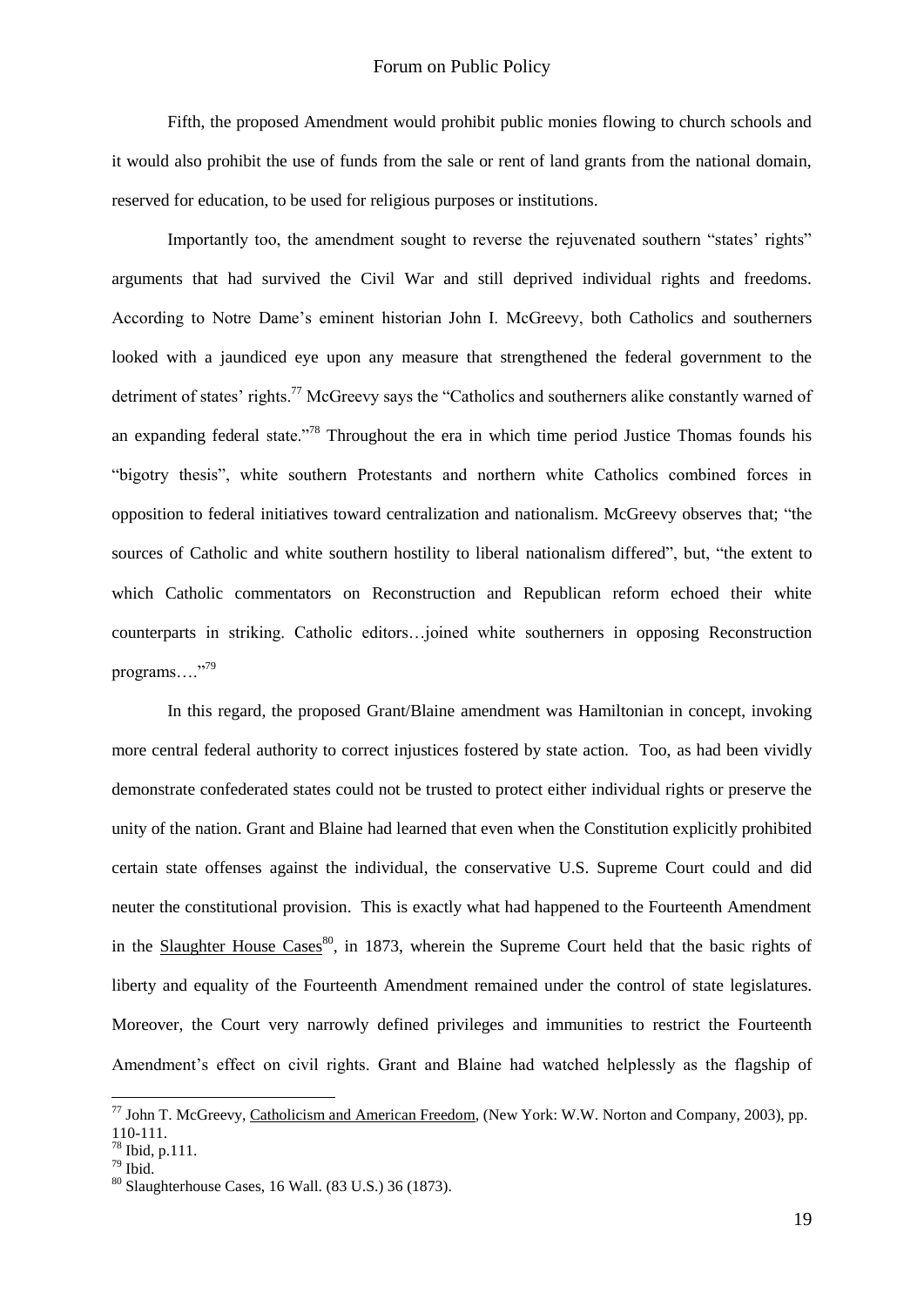### Forum on Public Policy

reconstruction, the Fourteenth Amendment, had been drastically curtailed and deprived of essential application "against state violations of fundamental guarantees of liberty."<sup>81</sup> Thus, in view of the Supreme Court"s neutering of the Fourteenth Amendment, Grant and Blaine sought in their proposed amendment to prevent the negation of the intent of Establishment and Free Exercise Clauses in the fashion that had befallen the great objectives of equal protection and due process of law. They, of course, could not have foreseen that much later in 1940 in Cantwell v. Connecticut<sup>82</sup>, a more liberal Supreme Court would apply the First Amendment as a prohibition against state infringement on religious beliefs and freedoms.

Further, both Grant and Blaine meant to clarify the definition of "establishment of religion" by explicit language that would clearly prohibit states from giving financial support to any and all religions. The wording of the proposed amendment left little doubt that "to establish" meant, in Jefferson"s words, "to compel a man to furnish contributions of money for the propagation of opinions which he disbelieves, is sinful and tyrannical,"<sup>83</sup> and in Madison"s, "The same authority which can force a citizen to contribute three pence only of his property for the support of one establishment, may force him to conform to any other establishment in all cases whatsoever."<sup>84</sup>

In short, the amendment that Grant proposed and that Blaine sought to shepherd through the U.S. House was designed to deter religious intolerance and separation that threatened the unity of the nation. Just as the Fourteenth Amendment was designed to effectuate unity and equality by preventing states from using state power and money to continue segregation of the races, the Grant/Blaine amendment was designed to prevent states from feeding religious discord by providing public financing of any and all religious schools.

### **Religious Hegemony and the Secular State**

As President Grant made clear to the veterans of the Army of the Tennessee, the issue in question was religious toleration in America and the Grant/Blaine proposed amendment to the U.S.

<u>.</u>

<sup>&</sup>lt;sup>81</sup> Kermit L. Hall, et al. (eds.), The Oxford Companion to the Supreme Court of the United States (New York: Oxford University Press, 1992), p. 310.

 $82$  310 U.S. 296 (1940).

<sup>83</sup> Thomas Jefferson, An Act for Establishing Religious Freedom written in 1779, enacted in 1786 in Virginia.

<sup>&</sup>lt;sup>84</sup> James Madison, Memorial and Remonstrance against Religious Assessments, 1785, Virginia.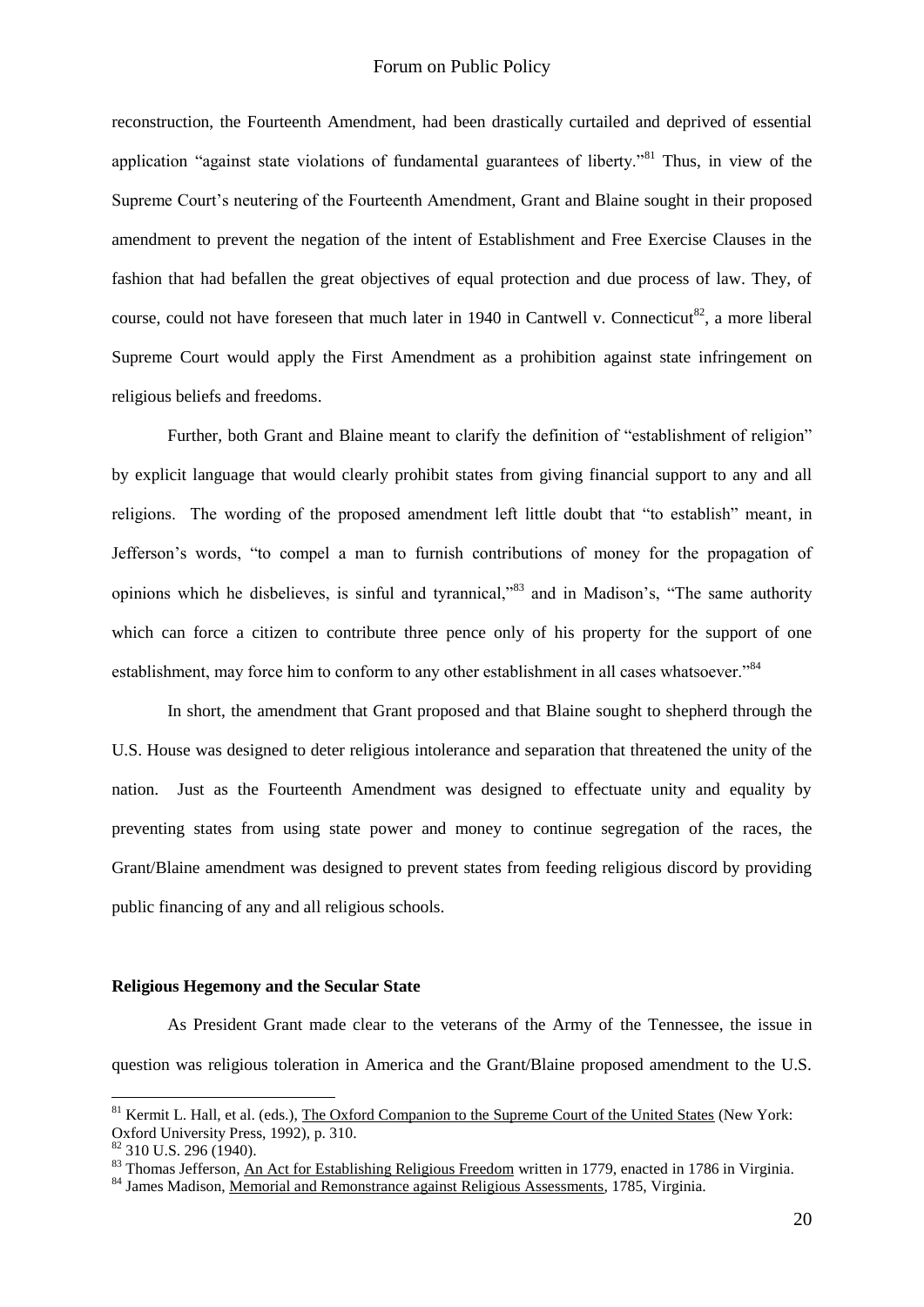Constitution was founded in that concern. Strife among Protestants, Catholics and secularists was rampant in America at that time as it was in most of the Western world. Public schools, their financing and curriculum control, became the field of battle for the competing religious interests. Proselytizing religious groups, seek to capture the minds of each succeeding generation and Christianity and Islam both aggressively pursue this end by controlling education of the youth. As Chadwick observes in his "The Secularization of the European Mind in the 19<sup>th</sup> Century"<sup>85</sup>, the struggle to limit and narrow the perspective of the younger generation with regard to its religious choices is played out in the realm of education. Protestants, Catholics, and Muslims have all three contrived to control the processes of education in order to perpetuate and expand their own particular spiritual perspectives. Because Islam was virtually nonexistent in the colonies and the America of the 19<sup>th</sup> century, conservative Protestants and Catholics were the principal competing forces for religious hegemony.

Yet, the conflict for religious hegemony between Protestants and Catholics in western Europe and North America, found additional vigorous and threatening competition from the rise of the anticlericalism and the emergence of the secular state, nation states that were independent of religious control. Modernity, liberalism and secularization posed particular threats to established religions. The notion of liberty and independent thought for each individual was not fully advanced or explained until John Stuart Mill published his essay On Liberty in 1859, wherein he provided the philosophical grounds for a moral society independent of religious dogma. The year of 1859 was a doubly difficult year for clericalism in the western world in that it was in that same year that Darwin published The Origin of Species. Mill advanced the idea that liberal secular government itself advanced morality and good in effectuating happiness. Mill sought to "unseat consensus" including "inherited religious attitudes" and to "challenge pervading axioms."<sup>86</sup> And Darwin's explanation of natural selection struck to the heart of simplistic religious and metaphysical explanations of man"s existence.

All of this was extremely uncomfortable for Protestants, but was even more disturbing to the Catholic Church. Contemporaneous with the rise of individual liberty, the rise of science, and the

 $85$  Owen Chadwick, The Secularization of the European Mind in the  $19<sup>th</sup>$  Century, (Cambridge: Cambridge University Press, 1975)

<sup>86</sup> Ibid.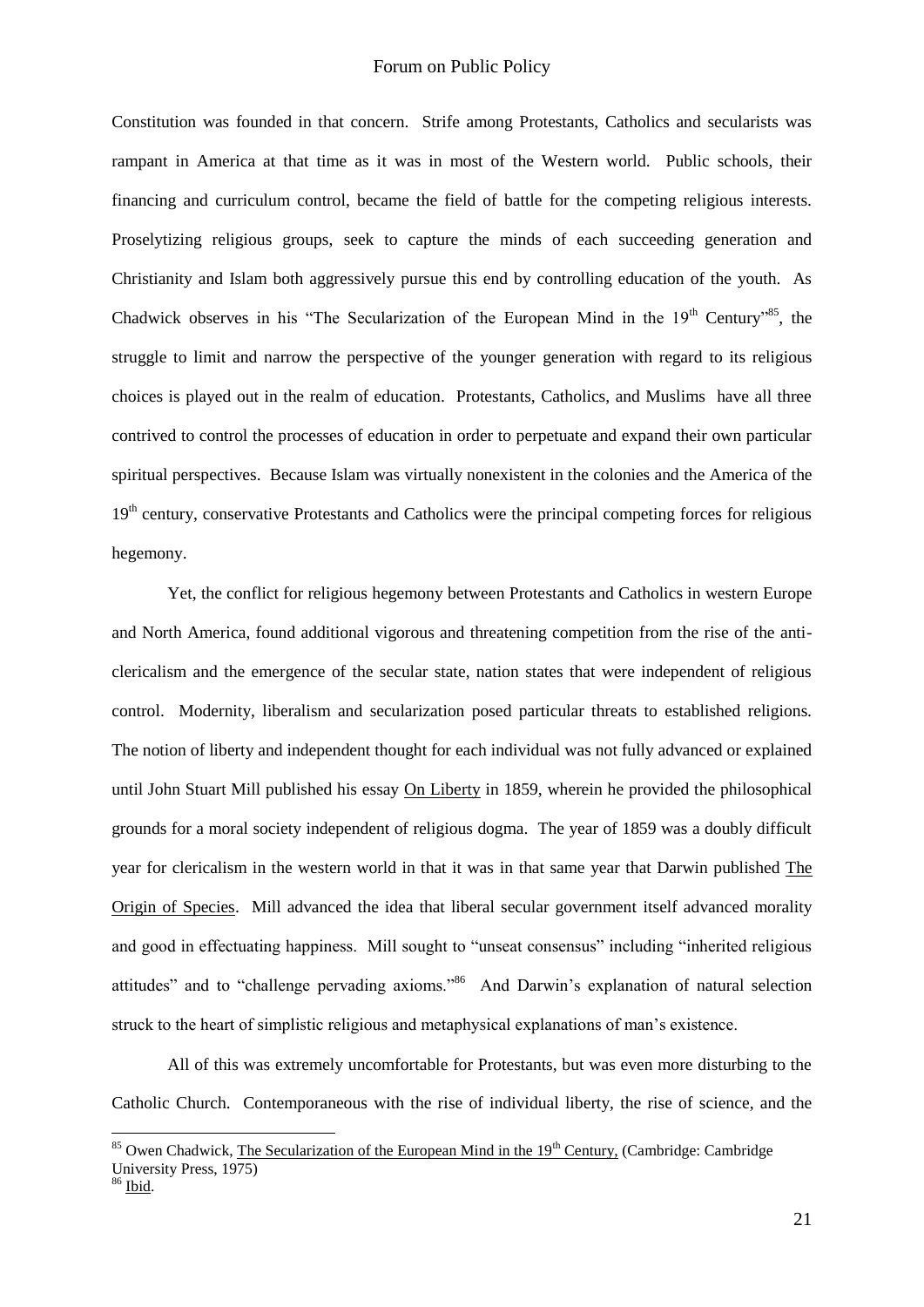march of modernity was the rejection of religious control as the sole source of the moral state. It was not just Abraham Lincoln who advanced the idea of "political religion" as the arbiter of the moral end, the movement was evident throughout Europe, as well.

Of particular importance was the unification and secularization of Italy in 1859-1861 under the philosophical guidance of Mazzini<sup>87</sup>, and Cavour's and Garibaldi's<sup>88</sup> victory over the resistance of the Habsburg monarchy and the Catholic Church<sup>89</sup>. The papal states were reduced, the Catholic Church"s military power was dissolved, and the papal temporal authority was restricted to the small state of the Vatican in Rome. The Italian peoples" rebellion against papal temporal sovereignty, popularly known internationally as the "Roman question," quickly produced a remonstrance from Pope Pius IX in the publication of "The Syllabus of Errors"<sup>90</sup> in which the Pope condemned Americanism, democracy, and public schools among other manifestations of modernity. The papal encyclical Quanta cura also lashed out at nationalism, "progress, liberalism, and modern civilization $^{91}$  Procacci points out that "The Syllabus was an out-and-out declaration of war on liberalism."<sup>92</sup> The Syllabus, followed shortly thereafter by the Vatican's assertion of the doctrine of

<sup>&</sup>lt;sup>87</sup> Dennis Mack Smith, Mazzini, (New Haven and London, Yale University Press, 1994).

<sup>88</sup> Giuliano Procacci, History of the Italian People, (London: Penguin Books, 1973).

<sup>89</sup> A.J.P. Taylor, The Habsburg Monarchy, 1809-1918, (London: Penguin Books, 1973).

<sup>&</sup>lt;sup>90</sup> The Syllabus of Errors of Pope Pius IX, which remains in effect, enumerated 80 errors, including the following: it is error to believe that "The Roman Pontiff can, and ought to, reconcile himself, and come to terms with progress, liberalism and modern civilization" (80); it is error to believe that persons coming to reside... "in some Catholic countries"…"shall enjoy the public exercise of their own peculiar worship" (78); it is error to believe that "The Church ought to be separated from the State, and the State from the Church" (55); it is error to believe that "The entire government of public schools,…may and ought to appertain to the civil power, …and that no other authority (presumably the Church) …shall be recognized as having any right to interfere in the discipline of the schools, the arrangement of the studies, the conferring of degrees, in the choice or approval of teachers." (45); it is error to believe that "The best theory of civil society requires that popular schools open to children of every class of the people…should be freed from all ecclesiastical authority, control and interference…"(47); it is error to believe that "Catholics may approve of the system of educating youth unconnected with Catholic faith and the power of the Church…" (48), it is error to believe that "The Church has not the power of using force, nor has she any temporal power, direct or indirect" (24). In 1907, Pope Pius X issued the Decree "Lamentabili sane exitu," that condemned sixty-five propositions of "modernism". The Encyclical, Libertas, of Pope Leo XIII, June 20, 1888, denounces "liberty" without Church guidance, temporal law must be obedient to the eternal law of God, the Church makes known the light of reason that temporal law must follow, lawful power is from God as interpreted by the Church, the Church is the only source of the teaching of mankind, …"the divine teaching of the Church" is not an obstacle to the pursuit of learning" but "in reality brings sure and shining light", separation of Church and State is a "fatal principle", and youth should not be educated separated from the Church.

<sup>&</sup>lt;sup>91</sup> J.A.S. Grenville, Europe Reshaped 1848-1878, (Oxford: Blackwells Publishers, Inc., 2000) pg. 330.  $92$  Procacci, Ibid, p.  $330$ .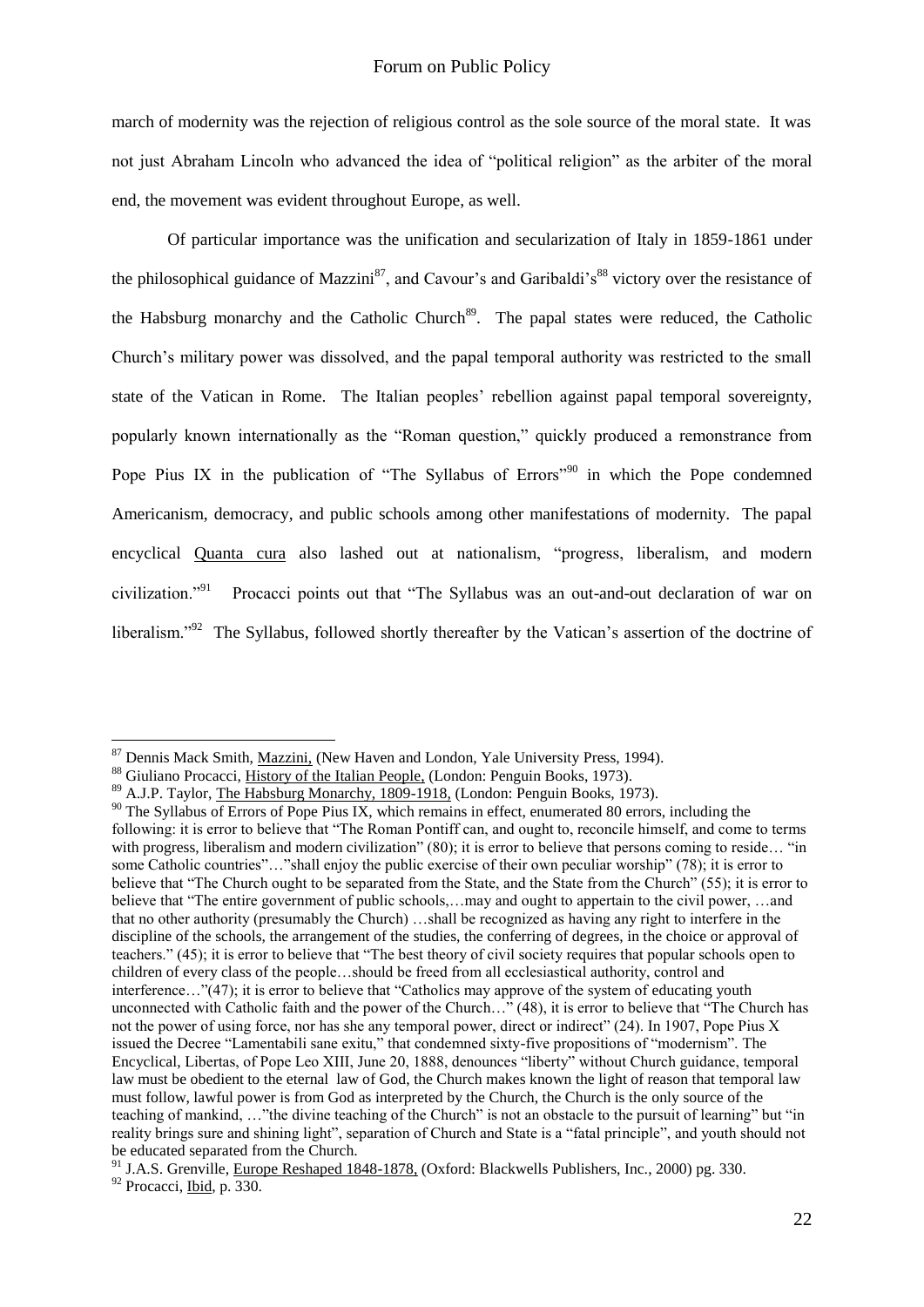papal infallibility, elicited formal governmental responses from not only the Italian Parliament<sup>93</sup>, but from France, the former protector of papal temporal dominion in Italy, <sup>94</sup> and other countries as well.

Napoleon III declared the Gallican Church to be independent of the Vatican and he expanded the public schools of France in the face of strong Catholic oposition.<sup>95</sup> In England, Gladstone was much disturbed by The Syllabus and the pronouncement of papal infallibility, and he later consolidated his concerns into a pamphlet entitled "The Vatican Decrees in their Bearing on Civil Allegiance," wherein he questioned whether "the Catholic could be a completely loyal citizen in a non-Catholic state."<sup>96</sup> Gladstone found himself confronted with a similar dilemma as that of Grant and Blaine in America, when he confronted religion and education. In spite of the fact that the Church of England was the established church, he recognized the divisiveness of religion and sought to take measures to support only secular teaching in schools supported by local property tax rates.<sup>97</sup>

In Germany, Bismarck reacted to the papal edicts with his Kulturkampf which was an attempt to reinforce his unification of Germany and to reduce the international influence of the Catholic Church over German citizens. Kulturkampf, in Bismarck"s Germany of the 1870s, had its "origins not in Germany but in Italy, in the struggle between the papacy and the secular Italian State."<sup>98</sup> During the period from 1872-1875 anti-clerical legislation was passed in the Prussian parliament dealing with the secularization of education and all other matters of government interest<sup>99</sup>, and in the Reichstag there was legislation against the "medieval pretensions" of the Catholic Church, including legislation for the banishment of Jesuits.<sup>100</sup> The response to The Syllabus and infallibility became so intense that Bismarck even warned of the "dangers of an international Catholic conspiracy." The divisiveness of the religion became so intense that a Catholic political party, later called the Centre Party, was formed. The Centre Party, in addition to opposing Kulturkampf, fought against the ideals

<sup>93</sup> Ibid, p. 331.

 $94 \overline{\text{Grenville}}$ , op. cit. p. 291.

 $95$  Ibid.

<sup>96</sup> A.N. Wilson, The Victorians (London: Arrow Books, 2002), p. 374.

<sup>&</sup>lt;sup>97</sup> Land and Education Bills of 1870, See: H.C.G. Matthew, Gladstone 1809-1874 (Oxford: Oxford University Press, 1988), pp. 202-204.

<sup>98</sup> Grenville, Ibid, p. 329.

<sup>&</sup>lt;sup>99</sup> Grenville, Ibid, p. 331.

 $100$  Ibid.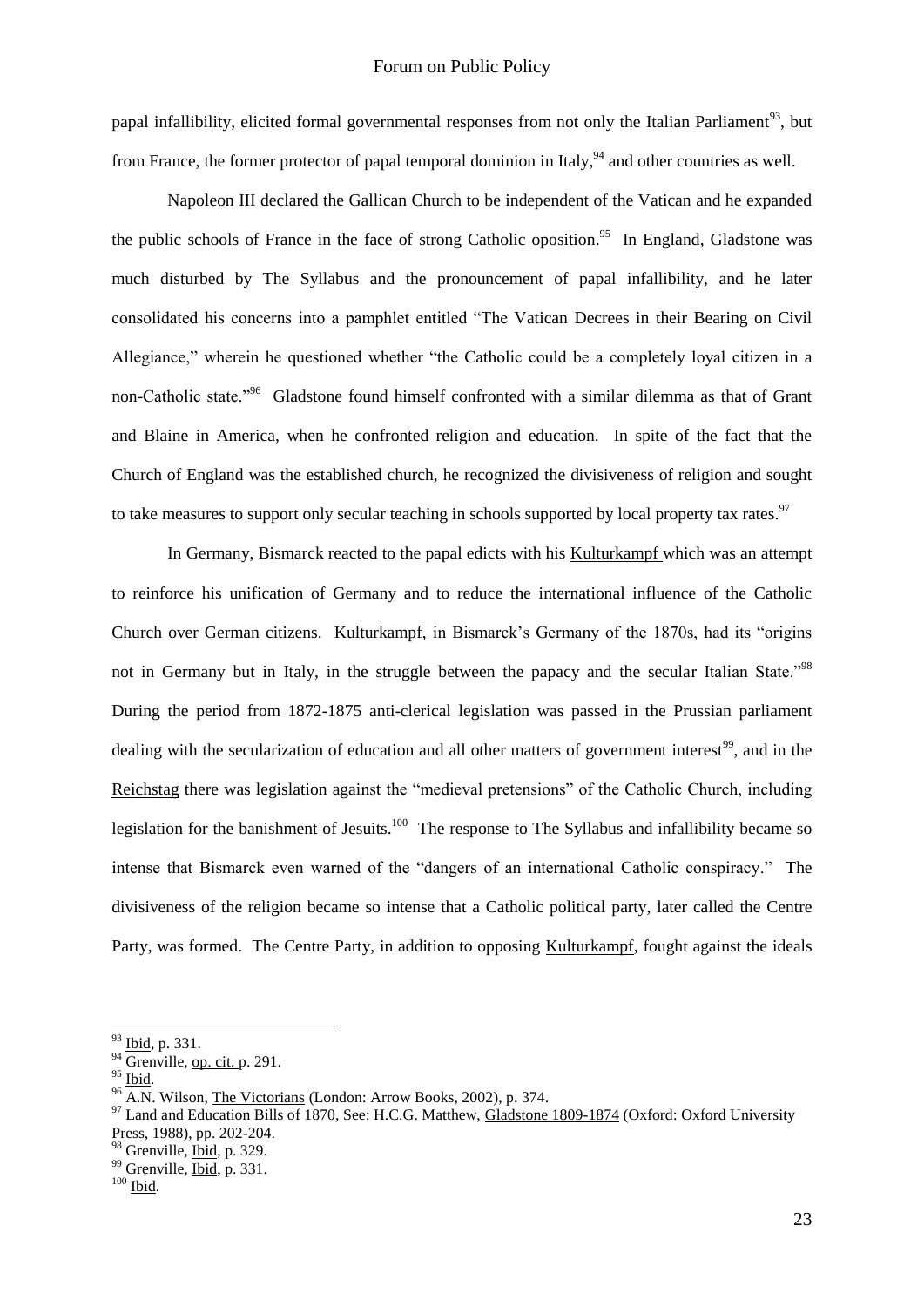of national unity, the unification of Bismarck and sought to preserve a federal state"s rights governmental organization.<sup>101</sup>

The religious and political issues in Europe were remarkably similar to those in the United States of the same era. Grant and Blaine were, of course, very much aware of the divisiveness of the church and state struggle in the European countries and saw its manifestations in the United States. The issue reduced itself to a contest between preservation of the dominion of an international religious ideology, so familiar to Europe, a force in competition with national interests of unification in America.

#### **Conclusion**

Blaine and Grant were products of their age in which worldwide nationalism and capitalism had taken firm hold in all the countries that counted as world powers. It was also the critical age when the multinational authority of the Catholic Church came in direct conflict with the ideals of nationalism in Italy, France, Germany, England, the United States and other developing nations. Unity and patriotism of a nation was the defining characteristic of the  $19<sup>th</sup>$  century. Greenfeld has shown that the idea of the nation and nationalism was not confined to America. She observes that "The effect of nationalism on the economy in England was prodigious, for it was the redefinition of the English society as a nation which allowed the economy's emergence from its traditionally subordinate position in relation to political and religious institutions."<sup>102</sup>

 The national purpose of growth and economic strength became the fulcrum on which the standard of living of the common person was defined. Economic growth and national patriotism replaced monarchical government and ecclesiastical establishments that had sapped economic growth and retarded social well-being for hundreds of years.

Nationalism was the "new faith" and "gospel of a new civilization."<sup>103</sup> This phenomenon was not just confined to the west; Japan"s nationalism by 1881 had removed the constraints of "religious

 $101$  Ibid, pp. 330-331.

 $102$  Greenfeld, op cit., p. 57.

 $103$  Ibid., p. 278.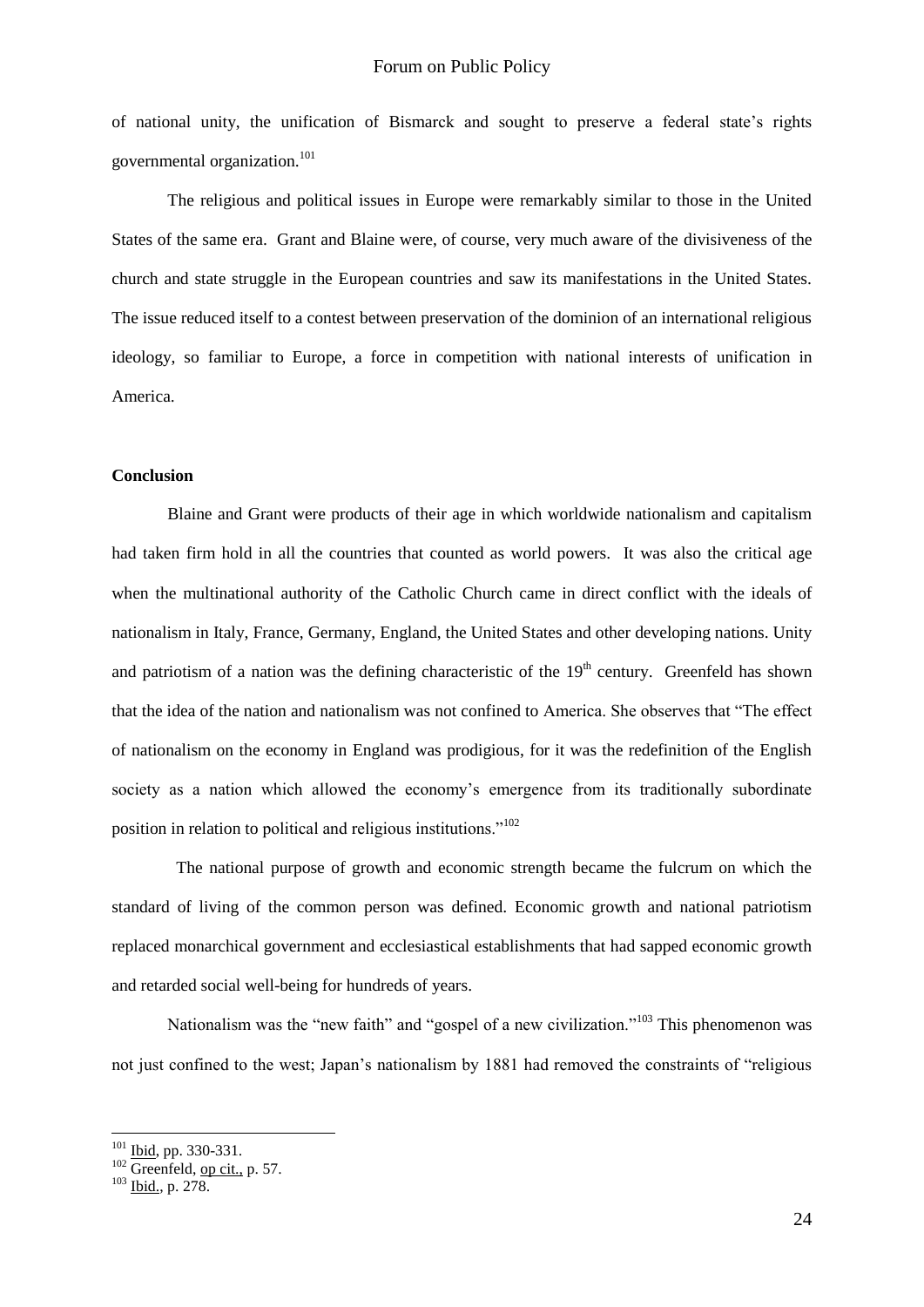tenets" and traditions of a feudal class system and had opened liberty and opportunity for the growth of the economy and modernization of the nation.<sup>104</sup>

Moreover, very important to the era of the late  $19<sup>th</sup>$  century, was the secularization of society and the reduction of the conservative hold of clericalism. Chadwick has observed that if liberty of man was to prevail, religion's hold on man had to subside. In Chadwick's words, the "decline of religion" in the late  $19<sup>th</sup>$  century "rose less from decline of religion than from love of liberty."<sup>105</sup> From this intellectual foundation, men began to oppose regimenting by clerics and the control of the monarchies. At the heart of liberty lay a belief in natural rights, to be free from imposition of control, whether it came from the clergy or the king. Religious toleration, first explained by Locke in the  $17<sup>th</sup>$ century, called for the "ultimate freedom—liberty to worship God as the conscience called."<sup>106</sup> A secular state was a condition precedent to a viable nation and could not be held under the restraint and thrall of a universal, international religious corporation.

Bigotry obviously existed during the  $19<sup>th</sup>$  century, as it has in all ages at least since Constantine and the rise of monotheism, but what was new in the Blaine era was the spirit of nationalism, and the belief that the state could provide a moral foundation, and address, and rectify social and economic inequalities while ensuring new liberties for the common person.

In light of the pervasiveness and complexity of international religious conflict with emerging national governments and the many instances of extreme measures taken by both the Catholic Church and Protestant sects that created divisiveness and discord in the 19<sup>th</sup> century, the elemental "bigotry" thesis" of Clarence Thomas appears to be poorly conceived and limited in its perception of context and historical circumstances. Importantly, the Thomas "bigotry thesis" implicitly threatens to define a legal parameter based on a mistaken interpretation of the totality of the encompassing questions of modernity, progress, and liberty in contradistinction to clericalism and religious dogma.

In this light, should the Thomas "bigotry thesis" be used as the rationale to abrogate state constitutional prohibitions against providing public money to religious institutions, the net effect would almost certainly be to place the power of the public purse behind a return to a form of Catholic

<sup>104</sup> Ibid., p. 292-293.

 $105$  Chadwick, op. cit. pp. 28-30

 $106$  Ibid., p. 25.